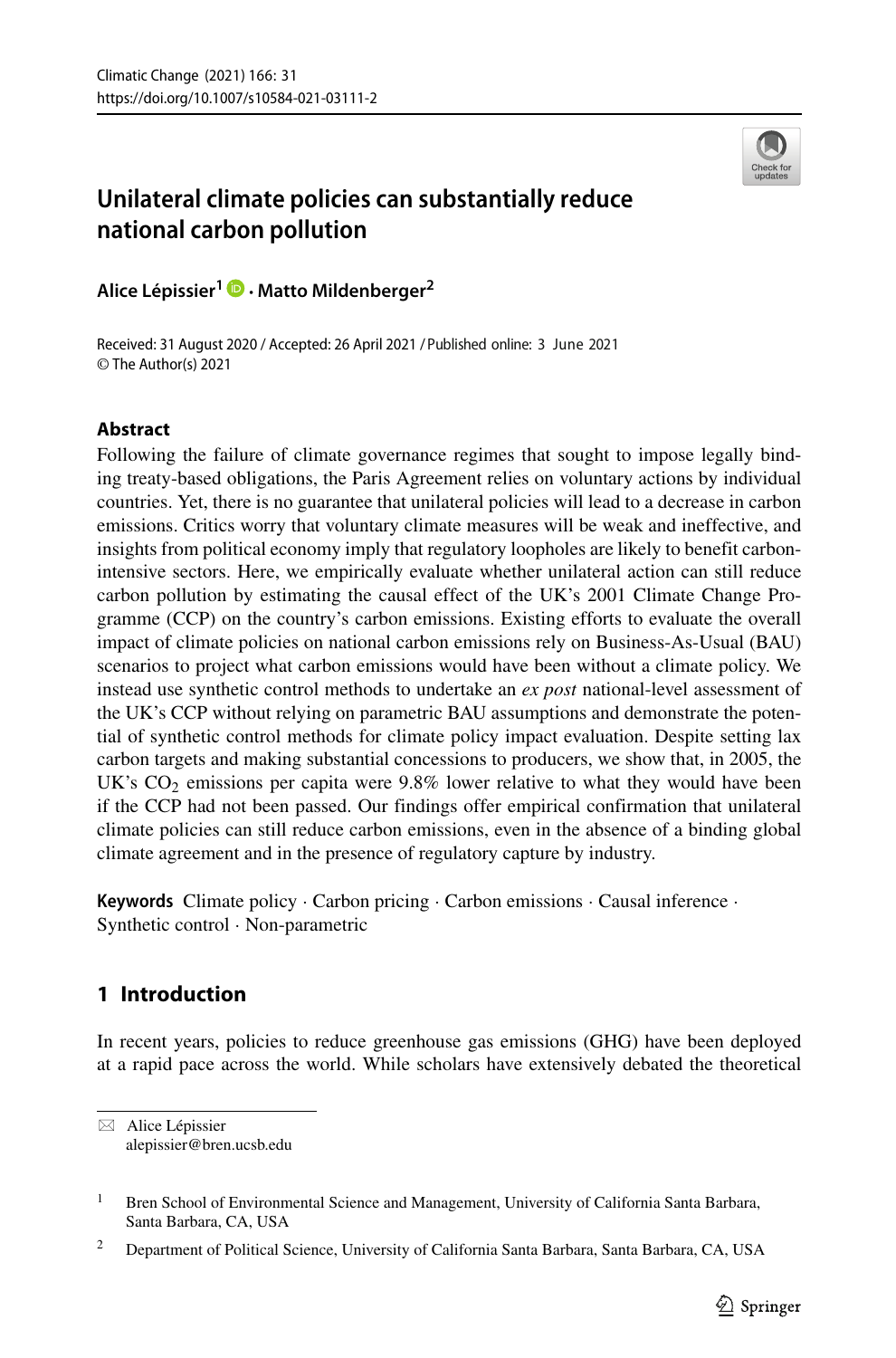merits of different types of policy instruments, we still do not know enough about the extent to which these policies work in the context of real-world, practical implementations. Identifying the specific impacts of climate policies on environmental outcomes is a difficult task. GHG emissions pervade industrial economies as the by-product of transportation, energy, and manufacturing processes. As a result, nearly every significant economic trend shifts carbon pollution patterns (Schleich et al. [2001;](#page-20-0) Peters et al. [2012\)](#page-19-0). Moreover, the adoption of carbon pricing policy is endogenous: countries might introduce climate mitigation policies as their emissions are already falling (Downs et al. [2007\)](#page-19-1). Consequently, most efforts to identify the effect of specific climate reforms on carbon pollution levels are either ex ante economic simulations or *ex post* sectoral impact analyses. These models excel at simulating how policy instruments will affect different sectors of the economy, identifying economic trade-offs, and exploring sector-specific policy effects. However, existing approaches struggle to evaluate the net causal effect of national policies because they compare realized outcomes to business as usual scenarios rather than counterfactual outcomes in the absence of the specific policy.

In this article, our contribution is to offer a national-level estimate of climate policy effectiveness without requiring assumptions about the pattern and shape of emissions trajectories, using the synthetic control method (SCM) (see also parallel SCM analysis by Bayer and Aklin [\(2020\)](#page-19-2) on the European Union's Emissions Trading Scheme). SCM was developed to provide an empirically calibrated way of selecting comparison groups for policy impact analyses. It has since become a staple technique in policy impact analysis in fields such as comparative politics, economics, and criminology (Billmeier and Nannicini [2013;](#page-19-3) Costalli et al. [2017;](#page-19-4) Heersink and Peterson [2016;](#page-19-5) Robbins et al. [2017;](#page-19-6) Sills et al. [2015\)](#page-20-1). The method offers a transparent and principled means of choosing comparison units that is blind to post-intervention outcomes; this means that researchers develop counterfactual scenarios without knowing how comparison group choice will shape their results.

Here, we evaluate the 2001 UK Climate Change Programme, a complex reform that included a carbon tax on large-scale energy users, industry-negotiated exemptions from the tax for meeting reduction targets, and a voluntary emissions trading scheme. The CCP was established in November 2000 to meet the Kyoto Protocol's EU-wide target of reducing emissions 8% by 2008–2012 compared to 1990 levels, including the country's more ambitious unilateral target of a 20% reduction by 2010, again compared to a 1990 baseline. The UK's CCP was one of the first comprehensive climate reform packages passed globally, in advance of action by most other OECD countries.

We leverage the synthetic control method to compare British emissions post-CCP to what would have happened if the policy had not been passed, rather than a stylized Business-As-Usual (BAU) or other benchmark scenario. We find evidence of substantial emissions reductions as a result of the policy: the UK's  $CO<sub>2</sub>$  emissions per capita were 9.8% lower relative to what they would have been if the CCP had not been passed.

SCM's ability to measure the causal effect of a complex, national climate policy contributes to debates over the potential efficacy of the current climate regime. Conventional accounts of global climate policy-making emphasize countries' weak incentives to act on climate change alone. Yet, we find that an early unilateral climate policy in the UK meaningfully reduced carbon pollution. The CCP was also effective despite the policy's hybrid nature (a combination of carbon pricing with negotiated industry agreements) and its substantial concessions to domestic polluters. Our findings thus provide evidence that even imperfect policy instruments can result in consequential reductions in national emissions.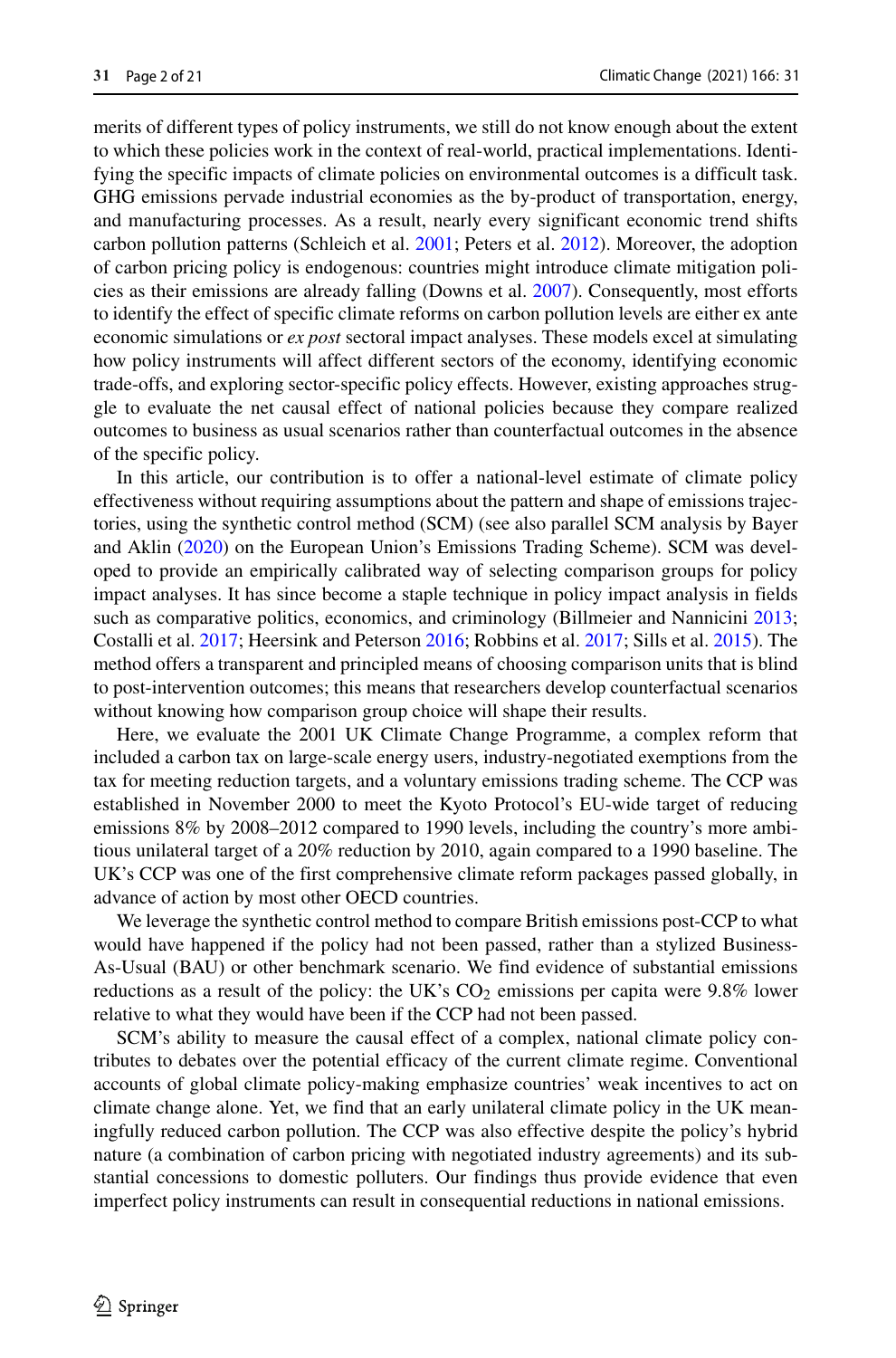#### **1.1 Approaches to climate policy evaluations**

Efforts to identify the effect of specific climate reforms on carbon pollution levels are typ-ically ex ante economic simulations (Böhringer et al. [2005;](#page-19-7) Burniaux et al. [1992;](#page-19-8) Bruvoll and Larsen [2004;](#page-19-9) Svendsen et al. [2001;](#page-20-2) Agnolucci [2009;](#page-19-10) Hu et al. [2015\)](#page-19-11) or *ex post* sectoral impact analyses (Ang et al. [2016;](#page-19-12) Martin et al. [2011;](#page-19-13) AEA Technology [2003\)](#page-19-14). Ex ante approaches use Computable General Equilibrium (CGE) or Integrated Assessment models (IAM) to simulate the impact of a policy on a country's economy and environment. These models contain complex systems of equations that are stylistic representations of the relationships between different factors of production and agents in an economy, and (in the case of IAMs) the physical climate system. They are calibrated using historical data to reproduce the equilibrium state of an economy for a benchmark year. In general, CGE and IAM models can then compare a policy intervention against alternative reference scenarios that are chosen by the modeler, which often include scenarios of the form "climate stalemate" or total inaction, "Business-As-Usual" (BAU), or "optimal" scenarios where policies are implemented with welfare maximization (see for example Nordhaus [2013\)](#page-19-15).

Such models are useful to understand how a policy instrument is expected to affect different sectors of the economy, to identify potentially important trade-offs, and to derive comparative statics. However, theoretical predictions on how a carbon policy is expected to perform cannot take into account institutional and political barriers that emerge during policy enactment and implementation. These models also reflect complex assumptions on functional forms and parameter values that lead to highly divergent predicted outcomes between different models (Pindyck [2017\)](#page-19-16). For example, to generate BAU scenarios, modelers need to make assumptions about the growth rate of GDP, population, energy consumption elasticities (Böhringer et al. [2003\)](#page-19-17), and (in the case of IAMs) environmental responses to these factors. Consequently, these models impose (often hidden) parametric assumptions on the hypothesized future emissions trajectories, leading some to criticize these approaches as akin to a "black box" (Böhringer et al.  $2003$ ; Pindyck  $2017$ ) where model runs are not always grounded in empirical or theoretical realities. Moreover, ex ante models are calibrated using historical benchmark data (Böhringer et al.  $2003$ ) which often rely on outdated economic snapshots. For example, the model used to generate a BAU scenario to compare the effectiveness of UK climate policy in the early 2000s was calibrated using input-output tables from 1995 (see Ekins and Etheridge [2006\)](#page-19-18).

While CGE or IAM models offer clear advantages when conducting ex ante simulations about the general equilibrium effects of an exogenous policy treatment in comparison to a stylized reference scenario, the Business-As-Usual (BAU) scenarios they produce are not always appropriate to conduct ex post policy impact evaluations because those benchmarks are not clear counterfactuals for the policy outcome. In particular, the BAU assumption of no action whatsoever on climate is rarely the appropriate counterfactual to causally evaluate the effect of a climate policy. Rather, the counterfactual should be the potential outcome of carbon emissions in the absence of *that specific climate policy*.

Recognizing the weakness of these assumption-intensive counterfactuals, other analyses focus on *ex post* sectoral-level impacts rather than a policy's net capacity to decrease overall CO2 emissions. The BAU scenarios in these cases are often rudimentary forward projections. For example, the consulting firm tasked by the UK government's Department for the Environment, Food and Rural Affairs (DEFRA) to estimate the results of the UK's climate change policies presents performance results as energy savings compared to what energy would have been used if sectors had produced the same throughput but at the energyefficiency of a reference year (AEA Technology [2003,](#page-19-14) p. 13). Other studies use micro-level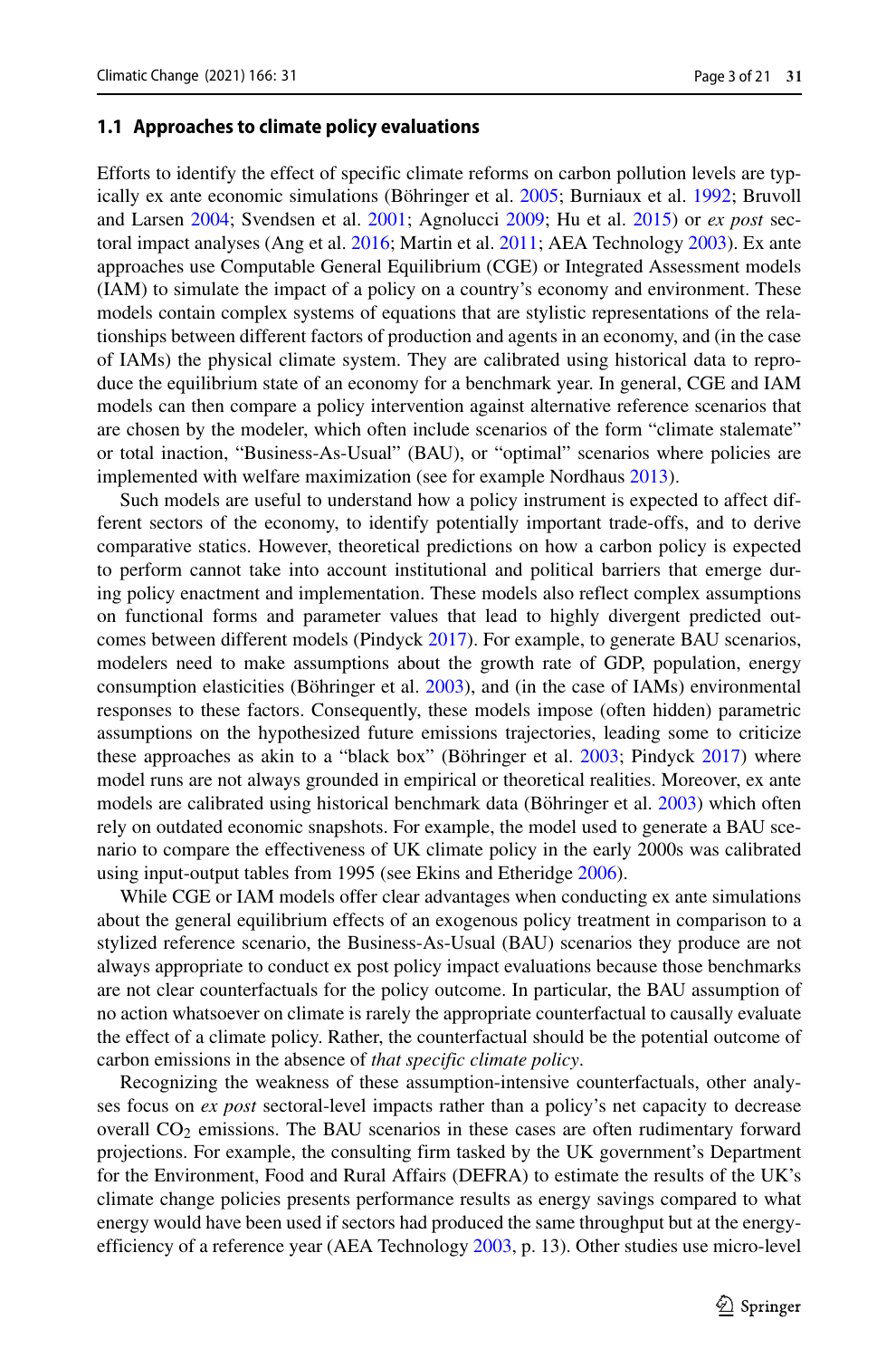data or case studies to estimate the impact of the CCP on businesses (Ang et al. [2016;](#page-19-12) Martin et al. [2011\)](#page-19-13). However, the net national impact of a policy is the most important measurement with respect to climate change risk mitigation (Allen et al. [2009\)](#page-19-19), and these methods don't allow for *ex post* assessment of this critical feature.

By contrast, synthetic control methods (SCM) allow for causal identification of the net national impact of a policy, offering a different form of *ex post* policy impact evaluation that supplements existing approaches. In general, the SCM has been referred to as "arguably the most important innovation in the policy evaluation literature in the last 15 years" (Athey and Imbens [2017,](#page-19-20) p. 10). While it is not possible to enumerate all of the possible drivers of  $CO<sub>2</sub>$ emissions in a given country and to specify how they interact, the synthetic counterfactual approach uses a diverse sample of countries to capture all of these latent trends in a way that does not require out-of-sample extrapolation (Abadie and Gardeazabal [2003,](#page-18-0) [2010,](#page-18-1) [2011,](#page-18-2) [2015\)](#page-18-3).

This approach to causal identification of policy impacts is grounded within the potential outcomes framework (Holland [1986;](#page-19-21) Rubin [1974\)](#page-20-3). Synthetic control methods borrow some elements from matching and difference-in-difference strategies. Matching is often used as part of selection-on-observables strategies, and aims to identify causal treatment effects by making the distributions of covariates that may impact an outcome as similar as possible between the treated and the control units. If the goal is to estimate the causal impact of some treatment  $T$  on some outcome  $Y$ , matching on some covariates  $X$  that also impact  $Y$  may help attenuate bias. However, in the presence of unobserved confounders *Z*, matching will not identify the causal effect of treatment. Difference-in-difference strategies exploit panel data to identify causal effects, and control for time-invariant confounders across treatment and control groups. In addition, they assume that time-varying confounders do not vary across treatment and control groups, often referred to as the "parallel trends" assumption. By contrast, SCM does not require us to make this assumption, and can accommodate timevarying unobserved confounders. The problem can also be restated as one of estimating a latent factor model, where a linear combination of time-varying trends (e.g., demand for energy) and time-fixed confounders drive a country's per capita emissions. The goal then becomes to capture the same combination of those confounders in the donor pool, in order to replicate the same factors driving the treated country's emissions. These confounders are then "differenced out" when we compare the emissions trajectories of the treated country and its synthetic control (Hazlett and Xu [2018;](#page-19-22) Xu [2017\)](#page-20-4). We further explicate the synthetic control method in the Methods section.

#### **1.2 The 2001 UK Climate Change Programme**

Our empirical focus is an evaluation of the UK's 2001 Climate Change Programme (CCP), one of the first major reform packages passed by any OECD country. The CCP was established in November 2000 to meet the Kyoto Protocol's EU-wide target of reducing emissions 8% by 2008–2012 compared to 1990 levels, including the country's more ambitious unilateral target of a 20% reduction by 2010, again compared to a 1990 baseline.

The CCP included three interlocking policy instruments: first, a Climate Change Levy (CCL) on large-scale energy users (including the public sector); second, sector-wide Climate Change Agreements (CCA) negotiated between industry and government that discounted CCL rates if sectors hit pre-negotiated emissions reduction targets; and third, a voluntary unilateral emissions trading scheme (ETS).

The first of these components was the Climate Change Levy (CCL) which came into effect in April 2001. The CCL taxed the energy intensity of different fuel sources. It was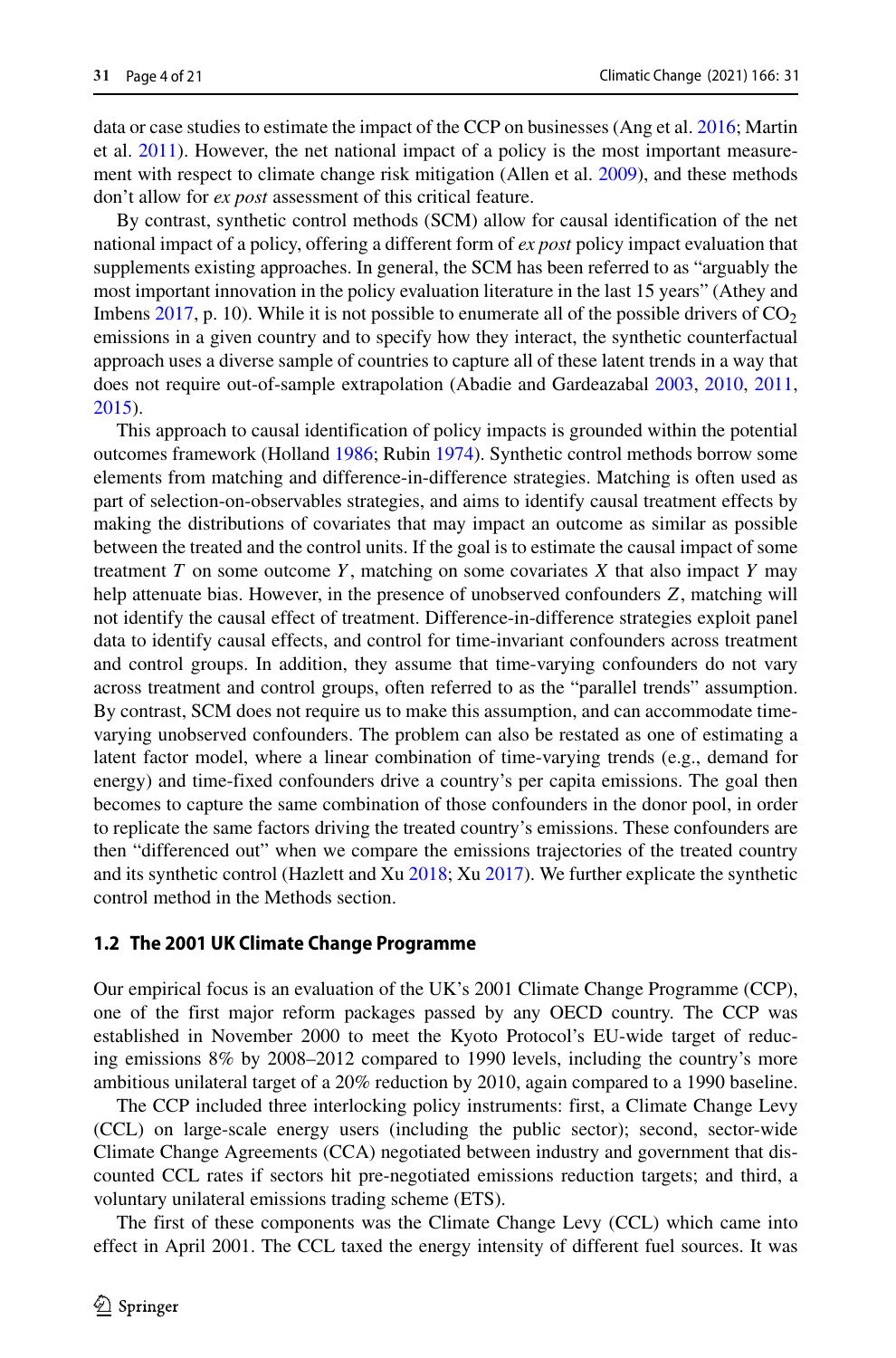passed alongside a 0.3% reduction in employer National Insurance Contributions (NICs) and new renewable energy-oriented R&D funds. The CCL was not a pure carbon tax. While it did exempt most forms of renewable energy, it still included carbon-free nuclear energy. The CCL was levied on non-domestic consumers only, including the business and the public sectors.

The policy offered substantial producer flexibility through its second interlocking policy instrument, industry-level Climate Change Agreements (CCAs). CCAs exempted businesses from up to 80% of the levy if they agreed on voluntary carbon pollution reduction benchmarks.<sup>[1](#page-4-0)</sup> By 2002, 44 sectoral associations had signed CCAs, including aluminum and steel (Bailey and Rupp [2005\)](#page-19-23). Performance under these agreements was assessed at the sector level, but it was possible for individuals to continue under the program even if their broader sector failed to meets its target. Under the CCAs, industry could choose their own base years, which ranged from 1990 through 1999, and could set targets in different accounting "currencies" (i.e., relative energy: GJ primary energy per unit ton of production; relative carbon: tons of carbon per unit ton of production; absolute energy: GJ; absolute carbon: tons of carbon).

Additional producer-oriented flexibility was introduced with the April 2002 UK Emissions Trading Scheme (ETS), a voluntary program that allowed participants to trade emissions reduction permits relative to an absolute target baseline (the average of a participant's 1998–2000 emissions); CCA signatories could then buy and trade these permit as insurance against failure to meet CCL carbon pollution reduction benchmarks. Conversely, sectors who over-complied with their CCA targets were able to sell their excess permits on the UK's Emissions Trading Scheme.

In our online Supplementary Information (SI), we describe each of these policy components in more detail as part of a narrative history of UK climate policy-making from the 1980s through to 2015. We also detail the political controversy that accompanied the introduction of the CCP.

The CCP is particularly well-suited to synthetic control analysis. The UK was one of the first European countries to implement a comprehensive national climate reform package, and was the first country to unilaterally enact a domestic emissions trading scheme. With the exception of Northern European countries that enacted modest carbon tax systems in the early 1990s, most OECD countries had only implemented voluntary climate reforms up until 2005, when the EU emissions trading scheme began. This creates a window from 2001 through 2005 where domestic UK action largely stands alone against its peers. This allows us to construct of a credible counterfactual for the UK while avoiding possible policy diffusion effects from other countries.

## **2 Materials and methods**

## **2.1 Causal identification using synthetic control methods**

We use the Synthetic Control Method to generate a "synthetic UK" as a weighted average of other OECD, upper middle-, and high-income countries in our sample, or "donor pool." Countries in the donor pool are selected through an algorithm so that the pre-CCP emissions

<span id="page-4-0"></span><sup>&</sup>lt;sup>1</sup>If private sector actors failed to meet these negotiated benchmarks, they would be forced back into the CCL system for at least 2 years.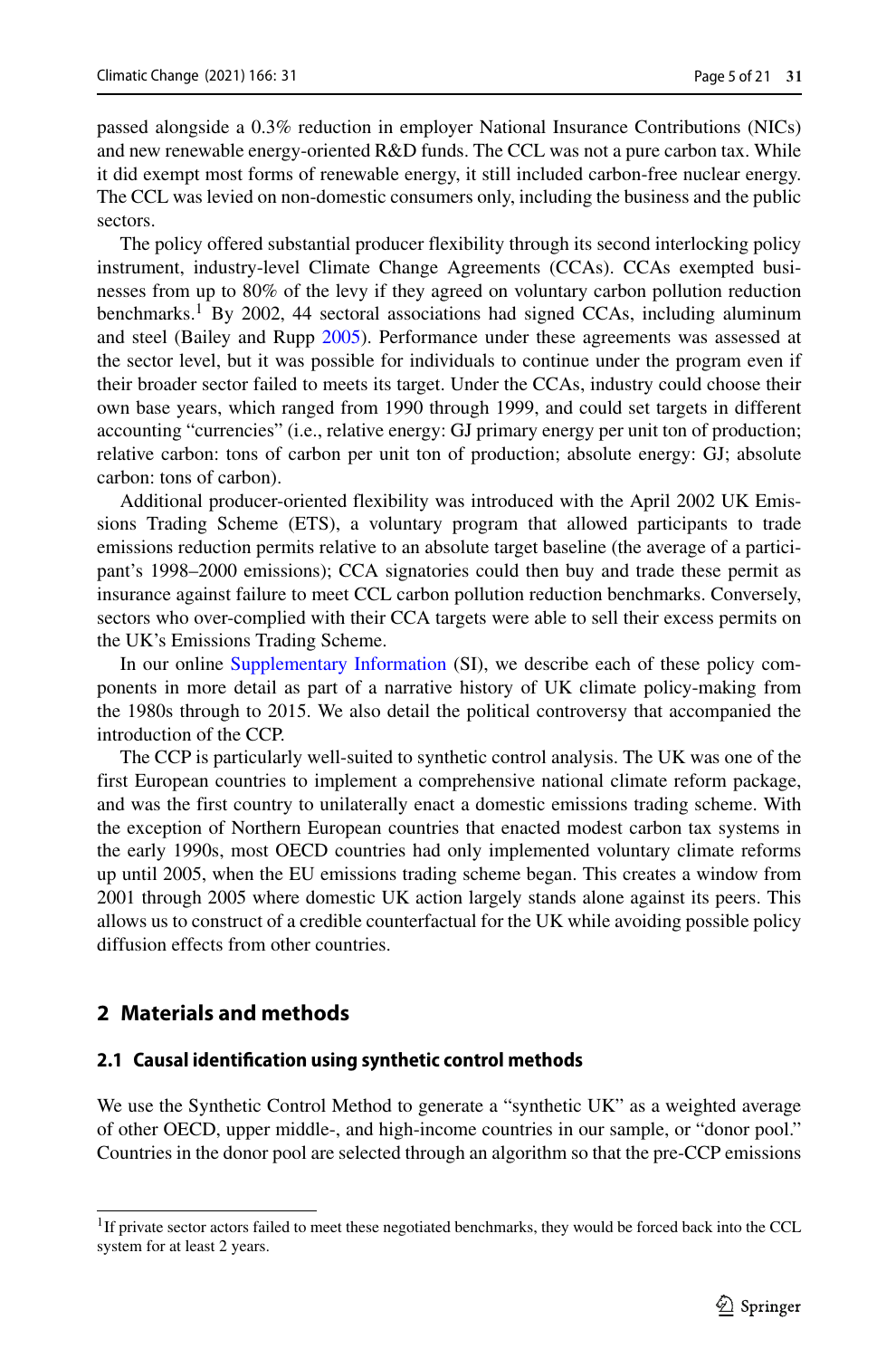trajectories of the UK and of the synthetic UK match each other as closely as possible. We then evaluate the causal effect of the UK's Climate Change Programme by comparing the trajectory of emissions in the "synthetic UK" with the observed post-treatment emissions in the UK.

More formally, assume a sample of  $J + 1$  countries where  $j = 1$  corresponds to the treated UK, and  $J = \{2, \ldots, J + 1\}$  is our donor pool. The intervention (i.e., the passage of the CCP) occurs at  $T_0 + 1$  and so the pre-invervention time periods are indexed by  $t =$ 1, 2,  $\dots$ ,  $T_0$  and the post-intervention time periods are indexed by  $t = T_0 + 1, T_0 + 2, \dots, T$ . Let  $Y_{1t}^C$  represent the potential outcome under control for the UK, where  $j = 1$  indexes the UK. These are the potential  $CO_2$  emissions in the UK if the CCP had *not* been passed. Let  $Y_{1t}^T$  represent the potential outcome under treatment; which are the potential CO<sub>2</sub> emissions in the UK if the CCP *had* been passed. The causal impact of the CCP is the difference between the two, and so our estimand of interest is  $\alpha_{1t} = Y_{1t}^T - Y_{1t}^C$ . However,  $Y_{1t}^C$  is unobserved.

Consider the following  $J \times 1$  vector  $\mathbf{W} = (w_2, \dots, w_{J+1})^T$  which contains the weights that reflect how much the *j* th candidate in the donor pool contributes to the synthetic counterfactual for the UK's emissions trajectory. These weights are restricted to be non-negative and sum to 1, that is,  $w_j \ge 0$  for  $j = 2, ..., J + 1$  and  $\sum_{j=2}^{J+1} w_j = 1$ . This restriction on the weights is imposed in order to avoid extrapolating when constructing the synthetic counterfactual (Abadie et al. [2010,](#page-18-1) [2015\)](#page-18-3).

Let  $X_1$  be a  $K \times 1$  vector of the pre-treatment values of the *K* predictor variables of CO<sub>2</sub> emissions in the UK. The  $K \times J$  matrix  $X_0$  contains the corresponding values of the pre-treatment values of explanatory variables for the *J* control countries. In our case, the  $K = 11$  attributes correspond to pre-treatment values of the outcome variable chopped up into discrete segments corresponding to  $CO<sub>2</sub>$  per capita emissions in each pre-treatment time period, respectively. Using a specification which includes all pre-treatment lags of the outcome variable has been recommended as the benchmark specification, unless researchers have strong theoretical priors on how other covariates affect the outcome (Ferman et al. [2020\)](#page-19-24).

The pre-intervention characteristics of the synthetic UK will be given by  $X_1^* = X_0 W^*$ . The optimal  $W^*$  should thus be chosen so as to minimize the distance  $||X_1 - X_0W||$ , in order to construct a synthetic counterfactual that best approximates the treated unit with respect to pre-treatment outcome values. In practice, the SCM implementation seeks a **W**∗ that solves arg min  $\sqrt{(X_1 - X_0 W)^T V(X_1 - X_0 W)}$ . **V** is a  $K \times K$  positive semi-definite, diagonal matrix of weights applied to the *K* variables that predict  $CO_2$  emissions. Therefore, the loss function is a scalar. The implementation of the SCM by its authors (Abadie and Gardeazabal [2003\)](#page-18-0) allows for the choosing of a custom **V** weight matrix. This can be a fruitful approach if we possess a priori knowledge on the relative predictive power of different explanatory variables. However, in the absence of strong priors, we follow Abadie and Gardeazabal [\(2003\)](#page-18-0) and Abadie et al. [\(2011\)](#page-18-2) and adopt a data-driven approach whereby the matrix **V** is the one that minimizes the mean square prediction error (MSPE) of the pretreatment outcome variable, i.e., such that the average squared discrepancies between the pre-treatment CO<sub>2</sub> emissions of the UK and of the synthetic UK are minimized. A numerical optimization algorithm is used to solve for these optimal weights[.2](#page-5-0)

<span id="page-5-0"></span><sup>&</sup>lt;sup>2</sup>We use the *Synth* package in R with the default optimization methods of Nelder-Mead and BFGS.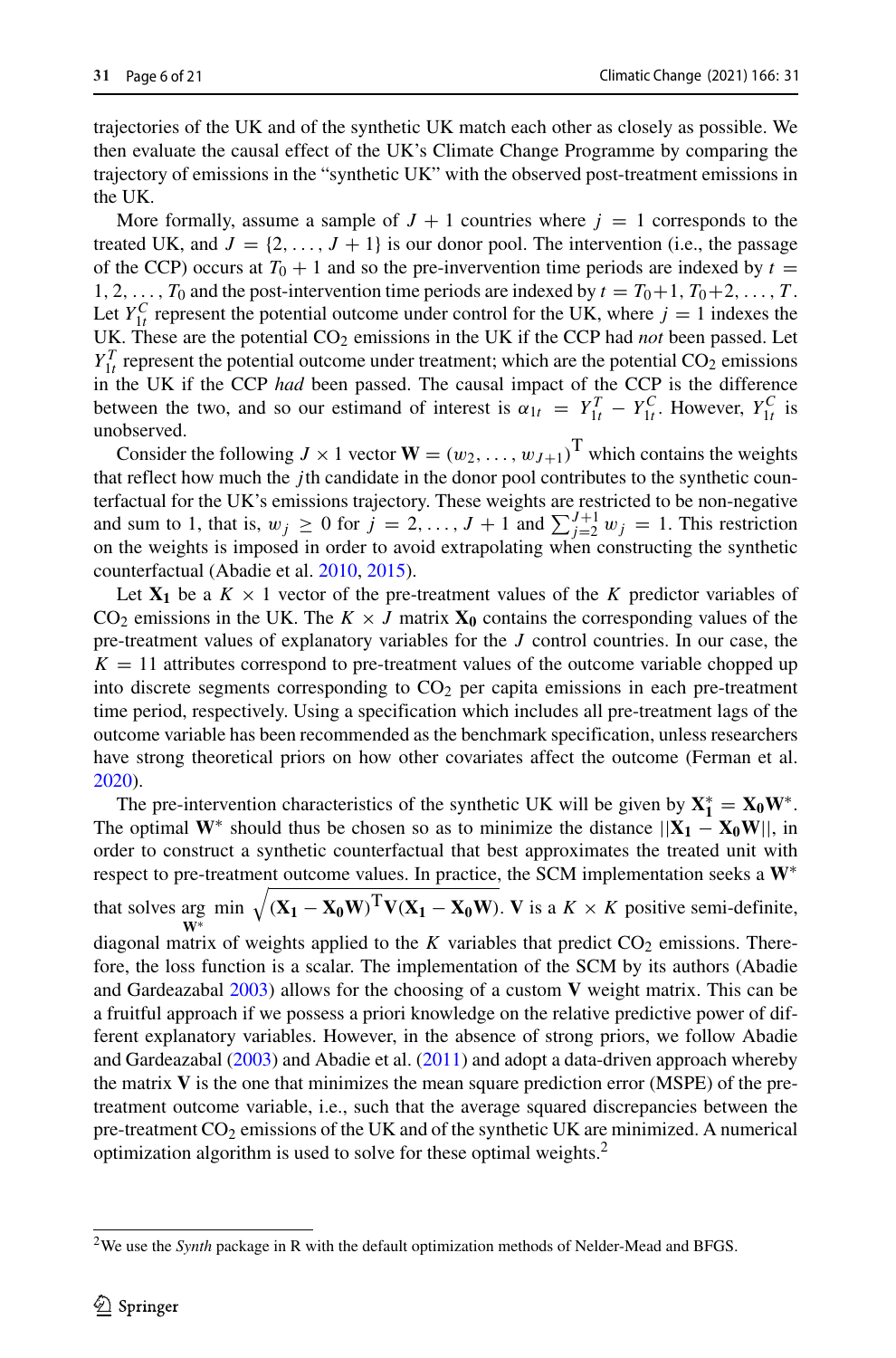Finally, the observed emissions (pre- and post-treatment) of the UK are collected in a  $T \times 1$  matrix  $Y_1$ . The CO<sub>2</sub> emissions of the countries in the donor pool are recorded in a  $T \times J$  matrix **Y**<sub>0</sub>. The emissions of the synthetic UK are simulated as  $Y_1^* = Y_0 W^*$ . The estimated treatment effect is thus given by  $\hat{\alpha}_{1t} = Y_{1t} - \sum_{j=2}^{J+1} w_{jt}^* Y_{jt}$ .

Causal identification is achieved using SCM under less restrictive conditions than difference-in-difference strategies. First, there can be no treatment spillover to other countries in the donor pool. Although the authors of the SCM approach do not explicitly refer to this assumption as such, this assumption is the stable unit treatment values assumption, or SUTVA, which states that "[t]he potential outcomes for any unit do not vary with the treatments assigned to other units, and, for each unit, there are no different forms or versions of each treatment level, which lead to different potential outcomes" (Imbens and Rubin [2015,](#page-19-25) p. 10). Second, to avoid interpolation bias, variables used to form the weights must be within the same support of the data for the treated unit and countries in the donor pool (Abadie et al. [2010,](#page-18-1) [2015\)](#page-18-3). In other words, the variables used to form the weights must have values for the donor pool countries that are similar to those of the UK. This is because interpolation biases may be severe if the procedure interpolates across different regions with very different characteristics (Abadie et al. [2010\)](#page-18-1).

In general, the UK during the early CCP era satisfies these conditions. The UK is the only country to be treated by the CCP in 2001, and is the only country in the sample that passed major climate legislation until the European Union launched its emissions trading scheme (EU ETS) in 2005. Our dependent variable is operationalized as  $CO<sub>2</sub>$  emissions per capita, which ensures that the outcome variable across regions is broadly on the same order of magnitude and thus avoids interpolation bias. Moreover, alternative specifications provided in SI Section G also achieve a restriction of the data to a common support for all countries in the sample by employing a rescaled dependent variable (e.g., relative to a 1990 and a 2000 baseline, respectively). Running the synthetic control estimator on absolute CO2 emissions levels is not appropriate given the variance in emissions levels across countries.

#### **2.2 Data sources and sample selection**

To implement the synthetic control method, we use data on  $CO<sub>2</sub>$  emissions and  $CO<sub>2</sub>$ emissions per capita from the World Bank's World Development Indicator (WDI) database, extracting indicators "EN.ATM.CO2E.KT"  $(CO<sub>2</sub>$  emissions in kilotons) and "EN.ATM.CO2E.PC" (CO<sub>2</sub> emissions per capita in metric tons), respectively. The CO<sub>2</sub> emissions measured are those stemming from the burning of fossil fuels and the manufacture of cement. We impute some missing data for Germany, Kuwait, and Liechtenstein using alternate data sources. This procedure is described in the online SI Section A.

We define our donor pool as the 51 countries which were either OECD members or classified by the World Bank as upper middle–income or high-income countries at the time of treatment in 2001, that had a population greater than 250,000, and that did not have a carbon pricing policy in place. The Work Bank classifies countries into income categories according to GNI per capita in US\$. In fiscal year 2001, the World Bank classified highincome (HIC) countries as those with GNI per capita above 9265 US\$, and upper middle– income (UMC) countries as those with GNI per capita in the 2996 US\$ to 9265 US\$ range. In 2001, there were 47 high-income countries, 38 upper middle–income countries, and 30 OECD countries. Our donor pool is the union of those sets, minus countries for which data is missing or countries that were deemed "treated" in 2001, and minus countries with a very small population.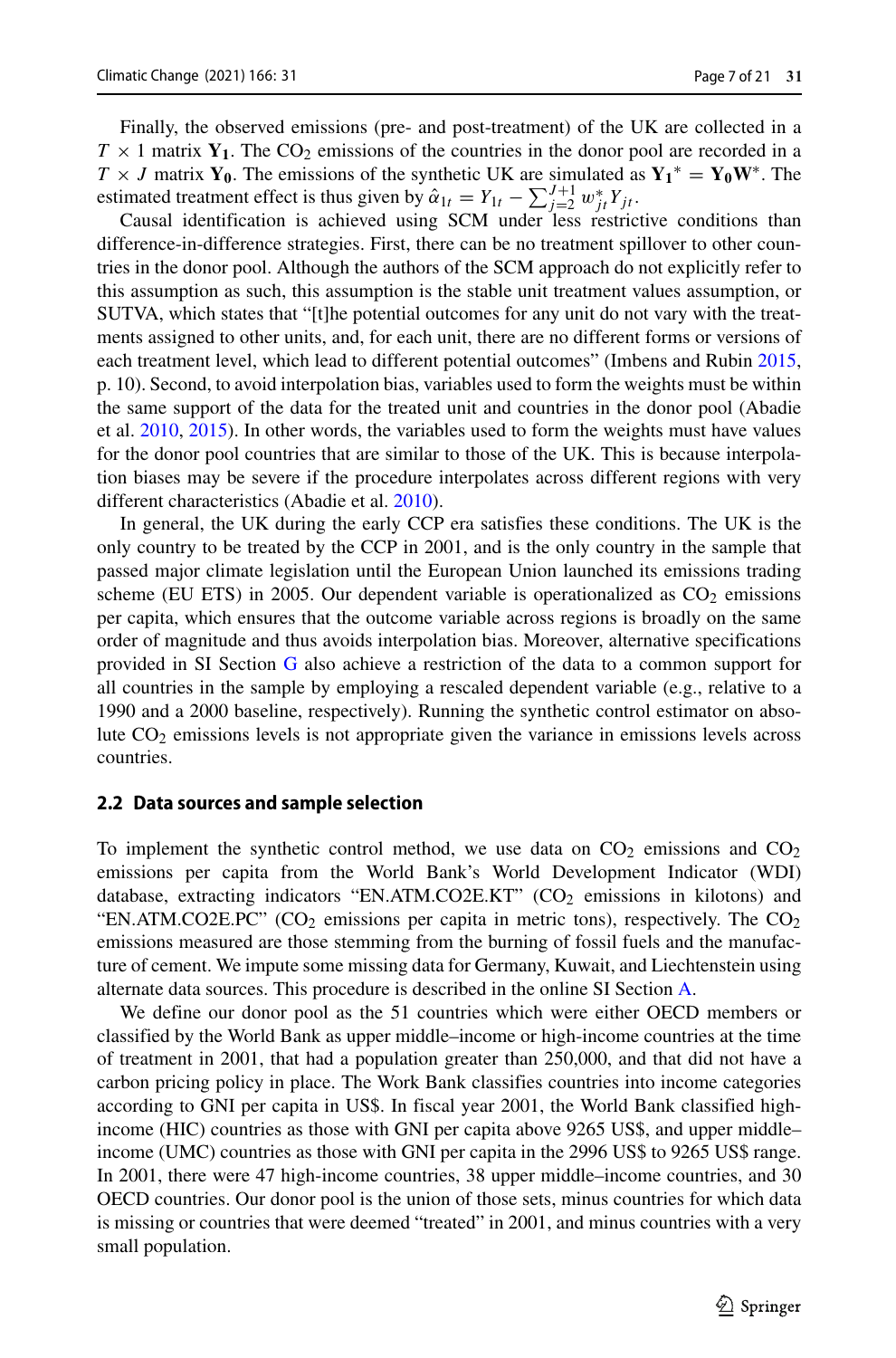We determine whether countries in the sample were "treated" by building on the World Bank's *State and Trends of Carbon Pricing 2019* report (World Bank [2019\)](#page-20-5), albeit with some modifications. Even though the World Bank report notes that Poland had passed a carbon tax in 1990, we do not consider it "treated" until 2005 (the start of the EU ETS) because the Polish tax was so small in scope and incidence that it cannot be considered a materially important carbon pricing policy. Indeed, the Polish carbon tax of 1990 was less than 1 US\$ per ton  $CO<sub>2</sub>e$  and covered only 4% of the jurisdiction's emissions (World Bank [2019\)](#page-20-5).

Moreover, we consider the Netherlands to be "treated" in 2001, even though the World Bank report does not consider the Netherlands as having a carbon tax. However, the Netherlands introduced a tax on energy in 1996, which complemented a tax on fuel that came into force in 1992. Tax rates were set as a function of  $CO<sub>2</sub>$  per energy content, and were estimated to be around NLG 30 per metric ton of  $CO<sub>2</sub>$  (Hoerner and Bosquet [2001,](#page-19-26) p. 20).

The countries that were "treated" in 2001 were thus the following: Denmark (carbon pricing policy first passed in 1992), Estonia (2000), Finland (1990), Netherlands (1992), Norway (1991), Slovenia (1996), and Sweden (1992). These countries are excluded from the donor pool.

#### **2.3 Specifications**

In the main specification we report below, we construct this synthetic UK from a donor pool of countries that were either OECD, upper middle-, or high-income countries in 2001. We exclude small countries with a population less than 250,000 in 2001 since these may have different fundamental drivers of  $CO<sub>2</sub>$  emissions than the UK. Not all countries in this donor pool contribute equally to this synthetic control. In our main specification, 8 countries make up the effective sample (see Fig.  $S1$  in the SI) accounting for 88% of the weights, with the other countries having weights of less than  $1\%$ . In the SI's Fig. S2, we also display the CO<sub>2</sub> per capita emissions of the donor countries in the effective sample. In this specification, which generates the strongest pre-treatment fit and performs best according to diagnostics reported in the Findings section and in SI Section G, the counterfactual trend is estimated using a blend of 19% Poland, 19% Libya, 18% Bahamas, 16% Belgium, 6% Trinidad and Tobago, 5% Uruguay, 4% Luxembourg, and 1% Brunei. Here, the pre-treatment MSPE achieved with that donor pool was  $1.24 \times 10^{-4}$ . Figure S1 in the online SI displays the weights applied to each country in the donor pool.

The fact that surprising countries, such as the Bahamas and Libya are part of the top donors, while an intuitively similar country like France is at the bottom should not be cause for concern. Rather, it suggests that there were latent, unobserved forces driving British emissions, and that a weighted combination of these forces was found in the top donor countries. Specifically, the synthetic control approach estimates a latent factor model with a linear combination of time-varying and time-invariant confounds. Some combination of the unobserved factors responsible for driving British emissions was also present in donor countries, which are then re-weighted to create a credible control for the UK.

Instead, an advantage of this effective donor pool is that it rules out spatial spillover effects.<sup>[3](#page-7-0)</sup> One of the assumptions required for causal identification is that the treatment affected the treated unit only and did not spillover to other control units (the SUTVA assumption). Since the UK's untreated neighbors such as France and Germany are not part

<span id="page-7-0"></span><sup>&</sup>lt;sup>3</sup>We thank an anonymous reviewer for making this point to us.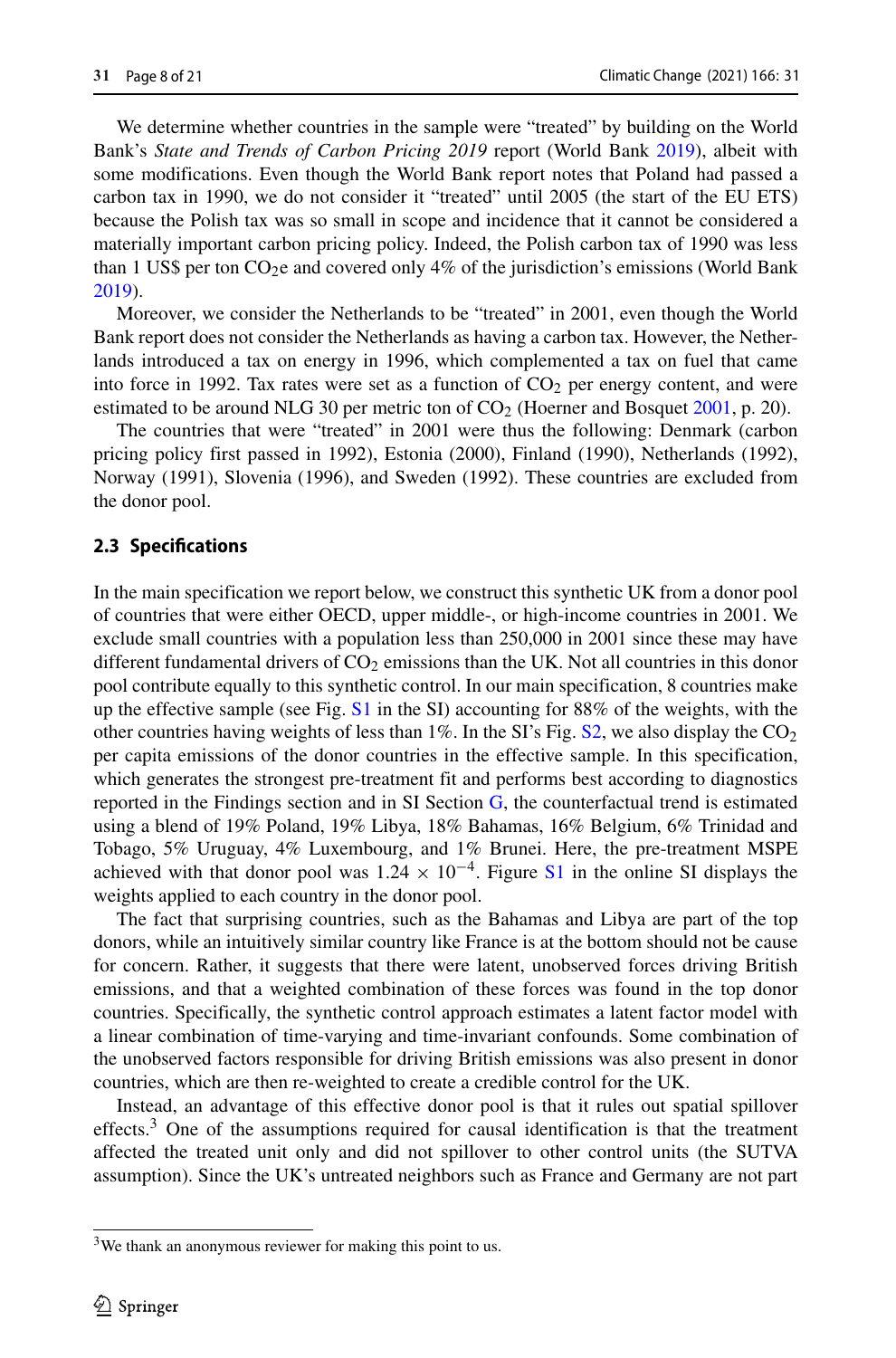of the effective sample of countries used to generate the synthetic control, our results are not at risk of over-estimating the treatment effect of the CCP due to a violation of the SUTVA assumption.

As a robustness check, we also evaluate specifications generated by progressively smaller donor pools, again applying population filters: (1) on countries that were either OECD members or high income countries in 2001; and (2) on countries that were OECD members in 2001. The pre-treatment MSPE increases (indicating a poorer fit between the UK and the synthetic UK) as the donor pool decreases: from  $5.24 \times 10^{-4}$  (donor pool consisting of 2001 OECD and HIC countries) to  $2.13 \times 10^{-3}$  (donor pool consisting of 2001 OECD members). However, despite these specifications being slightly weaker from a SCM perspective, they still generate similar estimates of the effect of the UK policy (see section G in the SI). In this way, while we choose our specification in a principled way based on synthetic control method best practices, our results hold even for a range of donor pools that rely only on countries with substantively similar political and economic systems.

Generally, there are a multitude of observed and unobserved factors, both dynamic and constant in time, that drive British emissions in ways that are hard to specify a priori. Attempting to specify a functional form that would accurately reproduce the emissions trajectory of the UK is a difficult task. The advantage of the SCM is that it enables us to sidestep the need to enumerate all of the structural drivers of  $CO<sub>2</sub>$  emissions. By contrast, we employ a non-parametric approach where we find the combination of (latent) drivers in donor countries that serve as an appropriate control by numerically minimizing the distance between the pre-treatment trends of the UK and the control.

The predictor variables used to construct a synthetic UK are the pre-treatment values of per capita CO2 emissions from 1990 to 2000, with no other covariates. Other covariates might be useful to improve the match between the UK's pre-CPP emissions and its synthetic counterpart. In Section G.2 of the SI, we show this was not the case, and therefore we report our estimates using pre-intervention values of the dependent variable only. Kaul et al. [\(2018\)](#page-19-27) show theoretically that using all pre-treatment values of the outcome variable as separate predictors in the SCM algorithm leads to an optimization procedure that renders all other covariates irrelevant. We verify empirically that this is the case: specification 2 in our SI uses 4 covariates as predictors (GDP per capita, renewable energy consumption, fossil fuel energy consumption, and energy use per capita), in addition to the pre-treatment values of per capita  $CO<sub>2</sub>$  emissions. The weights on the 4 covariates when constructing the synthetic UK are all 0.

We construct our synthetic UK on the basis of the lagged values of  $CO<sub>2</sub>$  emissions per capita alone for three reasons. First, doing so leads to an optimal pre-treatment fit between the UK and its synthetic control. Since the goal of SCM is to create a credible counterfactual for the treated unit in the absence of treatment, a guiding heuristic is to choose the specification that minimizes the distance in potential outcomes pre-treatment. Second, this research design choice minimizes the risk of specification searching on the part of researchers. Ferman et al. [\(2018,](#page-19-28) [2020\)](#page-19-24) suggest that despite the advantage of the transparency of the SCM, researchers have some latitude to engage in specification-searching. By restricting our choice set to specifications that only include pre-treatment values of the outcome variable, we tie our hands at the outset. Third, we do not have strong theoretical priors on the types of covariates that would capture most of the drivers of British  $CO<sub>2</sub>$ emissions. While we may account for observable characteristics that correlate with the outcome, such as income per capita, this is by no means a guarantee that we would account for the *unobservable* characteristics that determine the pattern of emissions. Ferman et al. [\(2020\)](#page-19-24) address this problem and recommend that in the case where researchers do not have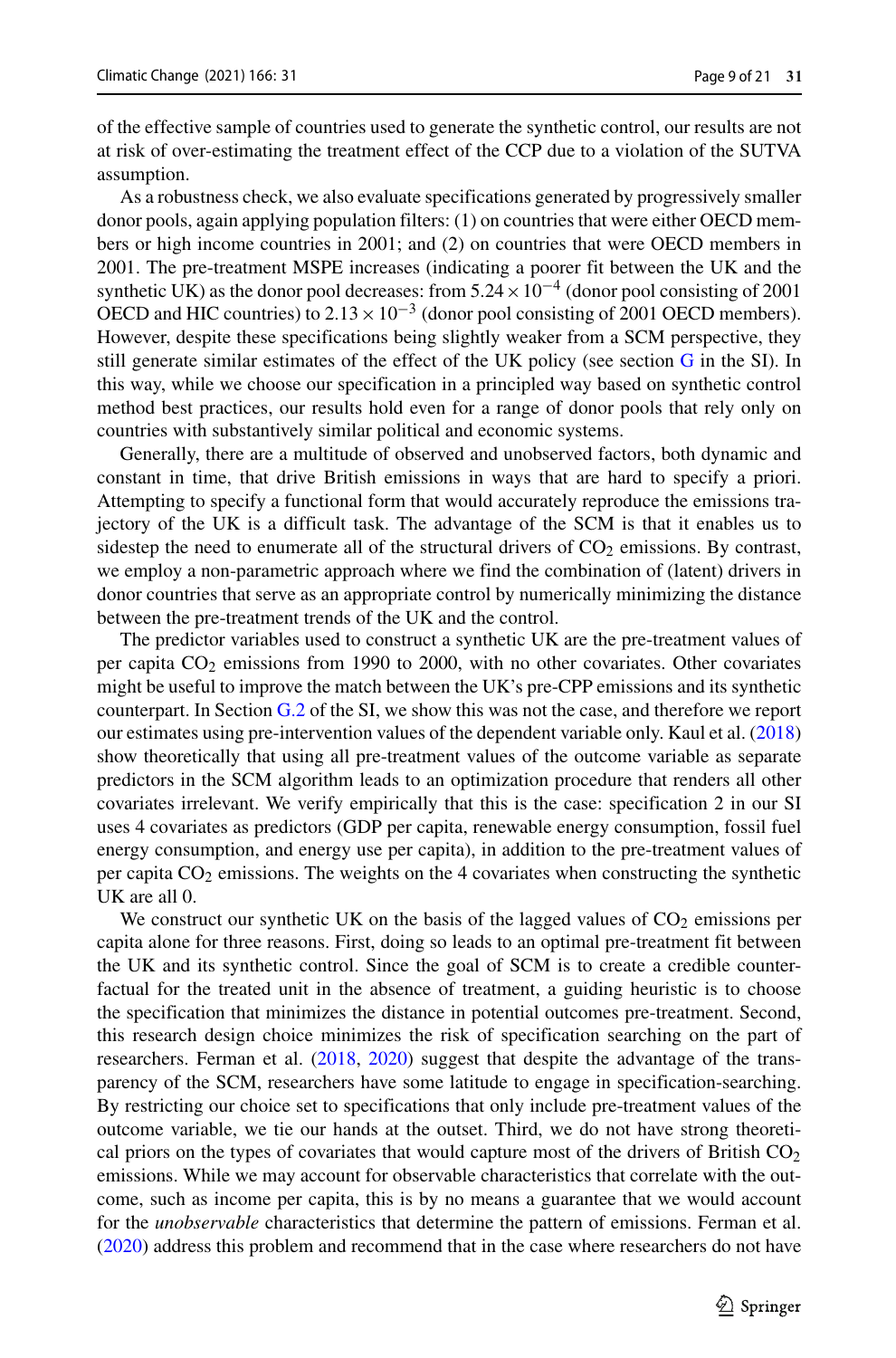<span id="page-9-0"></span>

Observed and Synthetic Counterfactual Emissions

**Fig. 1** Observed and synthetic counterfactual per capita emissions for the UK. The solid line represents actual emissions trajectory. The dashed line represents the emissions trajectory of a synthetic UK, in the absence of the country's Climate Change Programme. Treatment occurred in 2001

strong theoretical priors on the covariates to use, a specification which uses all pre-treatment lags of the outcome variable should be used and reported as the benchmark specification. Nevertheless, as a robustness check, we also estimate the treatment effect using alternative specifications, which we report below and in further detail in online SI Section G.

## **3 Findings**

## **3.1 Treatment effect of the CCP**

We first construct a synthetic UK as a weighted average of the pre-treatment characteristics of countries in the donor pool, where weights are chosen so as to minimize the distance between the UK and its synthetic counterpart. The solid line in Fig. [1](#page-9-0) displays the observed CO2 emissions per capita path of the UK: the emissions trajectory remained relatively flat post-treatment. The dashed line represents the UK's emissions trajectory had the country *not* passed its 2001 reform, as estimated by SCM.

From 1990 to 2001, the difference in means between the pre-treatment  $CO<sub>2</sub>$  emissions of the UK and of the synthetic UK is statistically indistinguishable from 0 ( $p = 0.981$ ).<sup>[4](#page-9-1)</sup>

Figure [2](#page-10-0) displays the difference between these pre-treatment  $CO<sub>2</sub>$  emissions in the UK and the weighted means and unweighted means, respectively. It indicates that the synthetic control achieves pre-treatment balance with the treated unit.

<span id="page-9-1"></span><sup>&</sup>lt;sup>4</sup>During the pre-treatment period, average emissions per capita in the entire sample were 6.3% lower than those of the UK's until 1992, and from 1993 onward they were 7.8% higher than those of the UK's. An unweighted sample is thus not an appropriate counterfactual for the UK.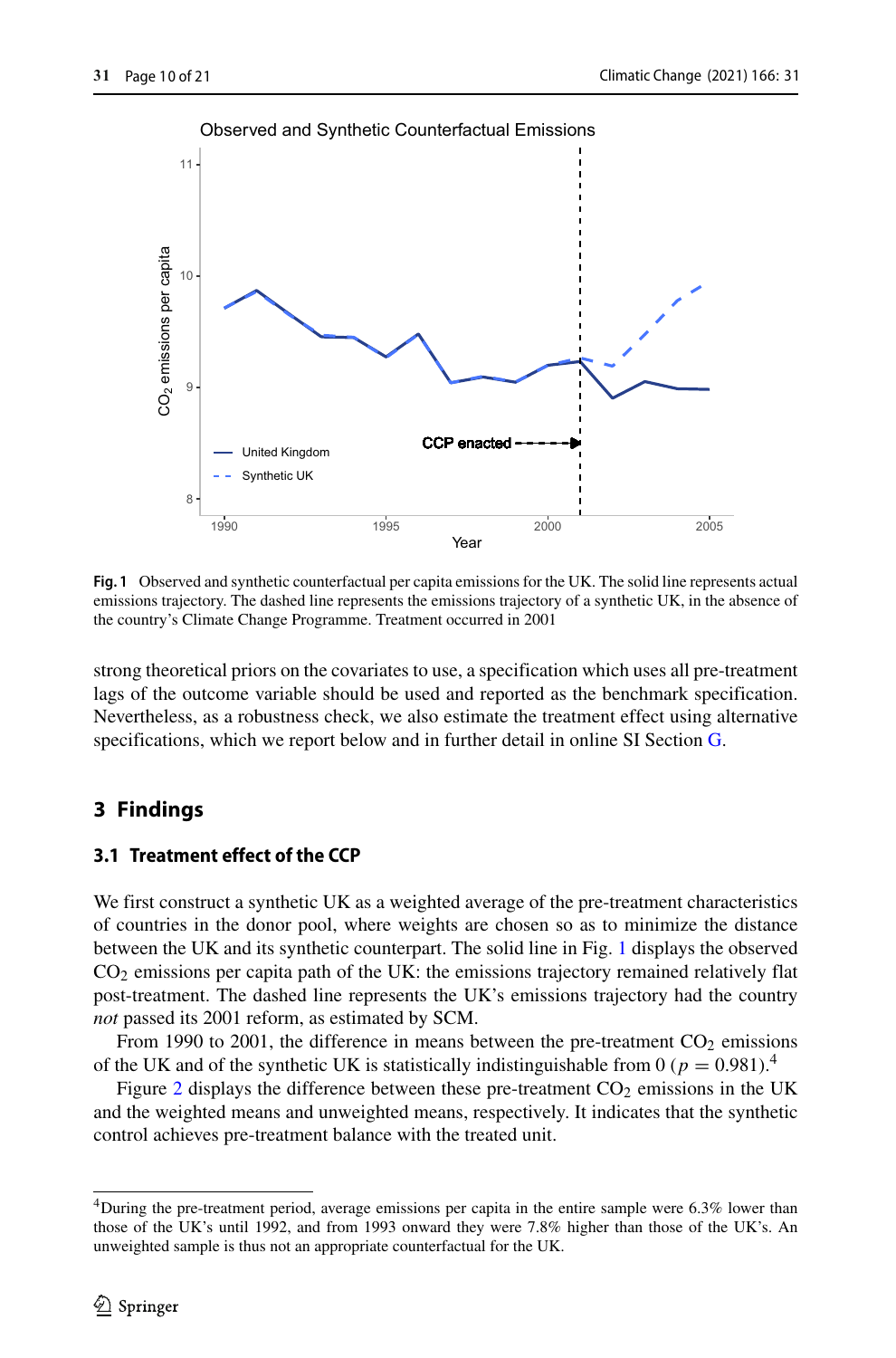<span id="page-10-0"></span>

Balance in weighted synthetic control and in unweighted sample

**Fig. 2** Difference in means in pre-treatment values observed in the UK and those estimated by the synthetic control (in orange) which is a weighted sample of the donor pool comprised of OECD, high-, and upper middle–income countries. Blue points represent the difference in means in pre-treatment values observed in the UK and those observed in the same donor pool sample, but unweighted

However, after the 2001 passage of the Climate Change Programme, synthetic counterfactual emissions and observed  $CO<sub>2</sub>$  emissions start to diverge. The causal impact of the CCP can then be estimated as the difference in per capita emissions between the UK and the synthetic UK in the post-treatment period. By 2005, four years after the policy's passage, we estimate a treatment effect of -9.8% emissions per person in 2005. This is equivalent to a reduction of  $148$  Mt CO<sub>2</sub> during the period 2002–2005, an average annual reduction of 0.6 tons of  $CO<sub>2</sub>$  per capita. We do not estimate the causal impact of the CCP after 2005, since this corresponds to the launch of the EU-wide emissions trading scheme. After 2005, many countries in the donor sample are "treated" with comprehensive climate reform, and no longer act as appropriate donor countries.

We discuss the logic of our donor pool in the Methods section. However, it is important to (1) verify that our results are not dependent on the inclusion of certain countries in the donor pool, and (2) to re-run the synthetic control estimator on a donor pool of countries that have similar political and economic institutions as the UK. First, we run a "leave-oneout" robustness check that is detailed in the section below. We show that the findings are not dependent on the inclusion of any single country in the donor pool. Second, we also run the specification on a donor pool composed of 22 OECD countries that share institutional similarities with the UK. The top donors in this case are France (0.353), Japan (0.329), Belgium (0.123), Germany (0.099), Luxembourg (0.066), and Italy (0.018). The treatment effect attenuates slightly from -9.8% per capita emissions in 2005 to -5.3% per capita emissions, but retains statistical significance ( $p < 0.05$ ). More details on this robustness check are provided as SI Section G.5.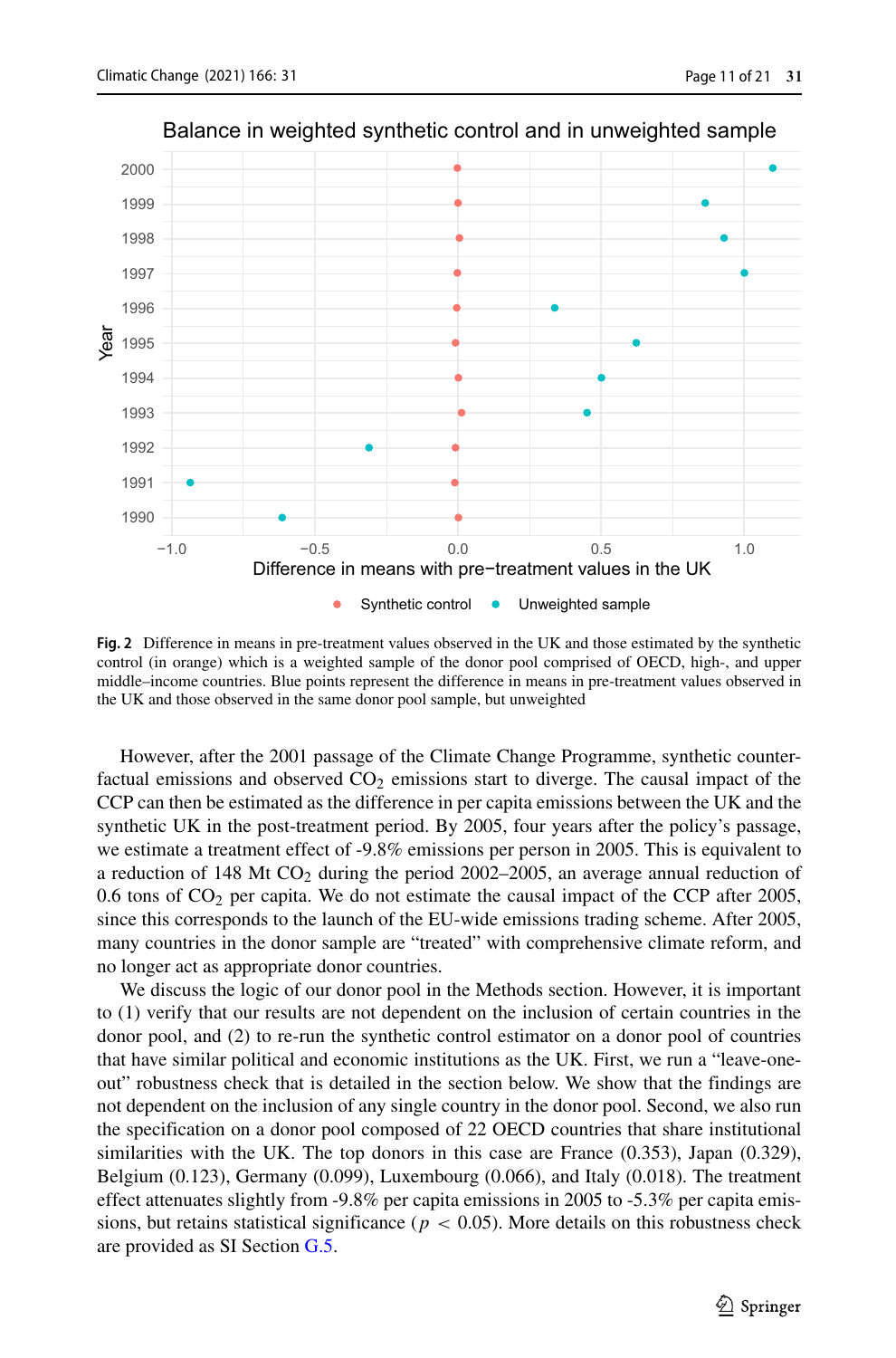## **3.2 Statistical inference**

After estimating the treatment effect of the CCP on British emissions, we then ask whether our results are statistically significant, rather than the product of chance. Since SCM does not assume a data-generating process, nor do we estimate a specific functional form, we accomplish this through the use of falsification or placebo tests, rather than through parametric hypothesis testing. Placebo tests are commonly used in the literature to test whether an outcome or a unit that we know to be unaffected by treatment responds to a placebo treatment, in which case any positive treatment effect on the treated might be spurious (Bertrand et al. [2004;](#page-19-29) Abadie et al. [2010\)](#page-18-1). To conduct our placebo analysis, we iteratively re-assign treatment to all countries in the donor pool. Since we know these countries were not treated, we should expect to see null treatment effects, other than by chance. The estimated treatment effect is given by the difference between the placebo unit and its synthetic control in post-treatment periods. This allows us to create a null distribution of gaps in post-treatment emissions trajectories for all countries in the sample. If the results in the UK are not driven by chance, we should expect the gaps in the post-CCP emissions trajectories in the UK to lie in the tails of that null distribution. This procedure is similar to testing Fisher's sharp null hypothesis, which tests a null hypothesis of no effect whatsoever (Imbens and Rubin [2015\)](#page-19-25).

However, it may be the case that the pre-treatment fit between a placebo unit and its synthetic control is poor. In this case, this particular placebo test is uninformative, since synthetic control estimators hinge on finding weights that minimize the distance in pretreatment emissions trajectories. When the fit is poor, it is unlikely that the resulting synthetic counterfactual provides a credible control for the treated unit (placebo or otherwise). We thus exclude placebo countries with a pre-treatment MSPE greater than 30 times the pre-treatment MSPE of the UK in Fig. [3.](#page-11-0) However, the choice of cut-off for the

<span id="page-11-0"></span>

**Fig. 3** Gaps in emissions per capita between the treated unit and its synthetic counterpart. The thick purple line represents the gaps for the UK. The grey lines represent the distribution of placebo treatment effects. Countries with a pre-treatment MSPE greater than 30 times that of the UK have been excluded (see Methods for details)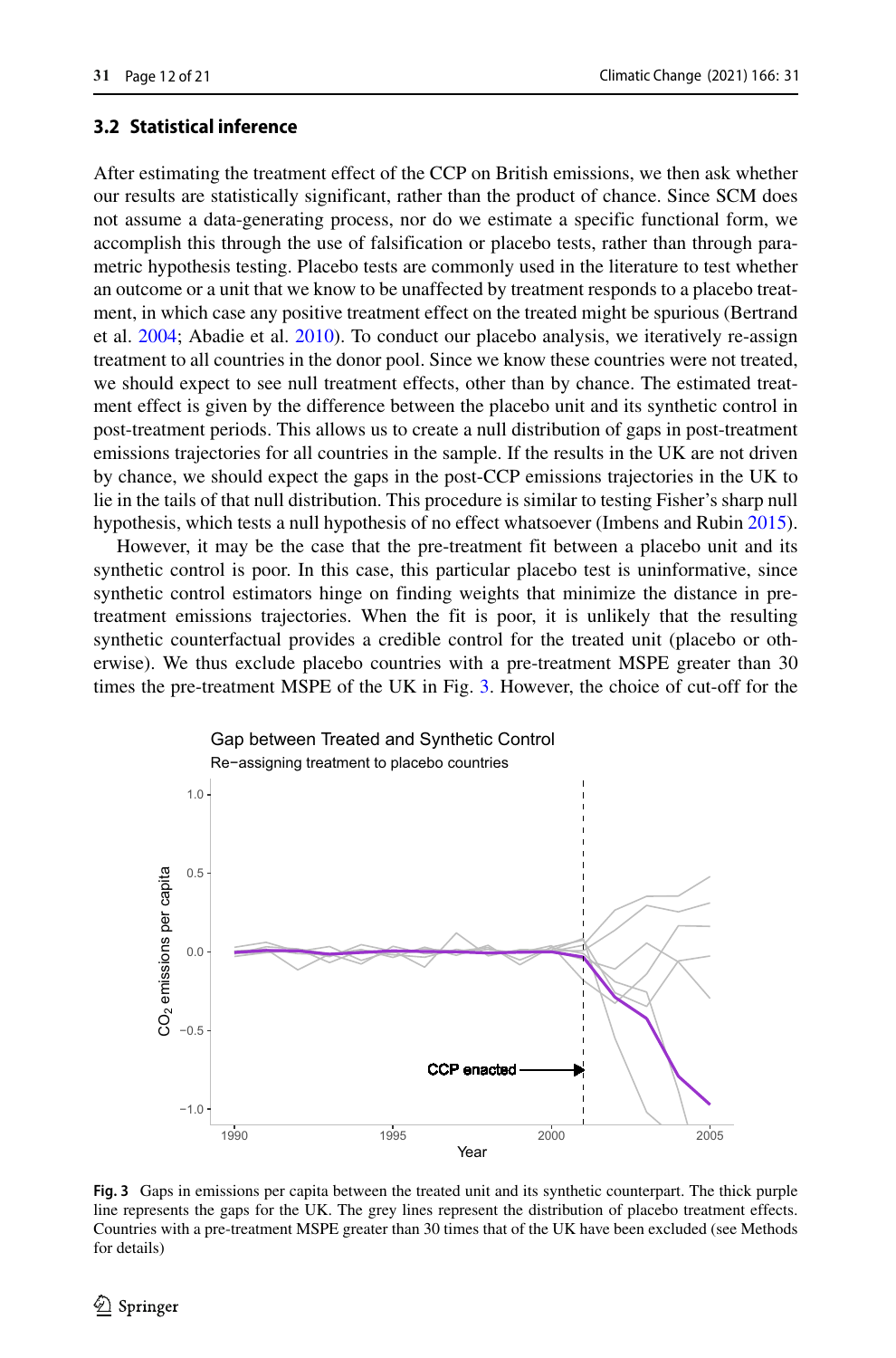treatment MSPE is rather arbitrary. We also provide figures in SI Section D of the gaps between the treated unit and its synthetic control with cut-offs for excluding placebo runs that have a pre-treatment MSPE greater than 50 and 100 times that of the UK's for illustration.

Figure [3](#page-11-0) displays the results of iteratively re-assigning treatment to countries in the donor pool (minus the UK). The purple line displays the gaps between the emissions in the UK and in the synthetic UK. The grey lines represent the gaps in emissions between each placebo unit and its synthetic counterpart. Only placebos with high-quality pre-treatment counterfactuals are informative to evaluate whether the treatment effect of the CCP is robust to a falsification test. Thus, Fig. [3](#page-11-0) only includes placebos whose pre-treatment MSPE is not more than 30 times greater that of the UK's. The causal effect of the CCP in the UK lies at the edge of this null distribution. In other words, we would be unlikely to see a treatment effect as large as we see for the UK by chance alone.

Since we know that none of the placebo countries had a climate policy, we should expect null treatment effects on each of these placebo treatments, as only the UK was treated with the Climate Change Programme in 2001. The donor pool includes countries that were Annex I parties to the United Nations Framework Convention on Climate Change (UNFCCC) in 1992. To the extent that Annex I membership might constitute a shadow treatment on these countries, this will bias against finding an effect; and our estimates can thus be seen as a lower-bound on the treatment effect of the CCP. After iteratively assigning a placebo treatment to countries in the donor pool, we then calculate the gaps in emissions between the placebo units and their synthetic controls. We should expect to see little to no variation in these post-2001, other than by chance.

It may be the case that the synthetic control algorithm on a placebo unit failed to achieve a good pre-treatment fit, in which case this placebo run would be uninformative. We account for this by calculating the mean squared prediction error (MSPE), which is the average of the squared gaps between the per capita  $CO<sub>2</sub>$  emissions in the treated unit and its synthetic control. If the fit achieved by the synthetic control algorithm was good, then we should expect a low pre-treatment MSPE; and conversely, if the fit was poor, the pre-treatment MSPE for any given country would be larger. If a country (placebo or the UK) has a large MSPE post-treatment, this is suggestive of a large treatment effect. We compute the ratio of the post- to pre-treatment MSPE for the UK and each placebo country in the sample, as recommended by Abadie et al. [\(2010,](#page-18-1) [2011,](#page-18-2) [2015\)](#page-18-3). By dividing the post-treatment gaps with the pre-treatment gaps, the statistic downweights the ill-fitting synthetic controls. This effectively penalizes the treatment effect when the fit achieved by the synthetic control algorithm was poor. The ratio of post- to pre-treatment MSPE for all countries in the donor pool is the statistic that we use to create a non-parametric null distribution.

We can then look at the empirical distribution of this statistic to ascertain whether the ratio of post- to pre-treatment MSPE in the UK falls in the tails of this distribution, which would indicate that the results in the UK are unlikely to be driven by chance. When we re-assign treatment to all countries in the sample, we find that the UK has the largest ratio statistic. If we were to pick a country at random under uniform sampling from the entire sample, the probability of obtaining a ratio statistic as large as the UK's is  $1/51 \approx 0.02$ . In other word, the probability of obtaining a treatment effect as large as the UK's would be 0.02, which is conventionally seen as statistically significant for parametric analyses. Figure [4](#page-13-0) displays the empirical distribution of this ratio statistic: this is our null distribution. The UK's ratio statistic is approximately 3687, and it falls in the right tail of that distribution, which suggests that we can reject the null hypothesis that the CCP had no effect in favor of the alternative hypothesis that the CCP had an effect on emissions per capita.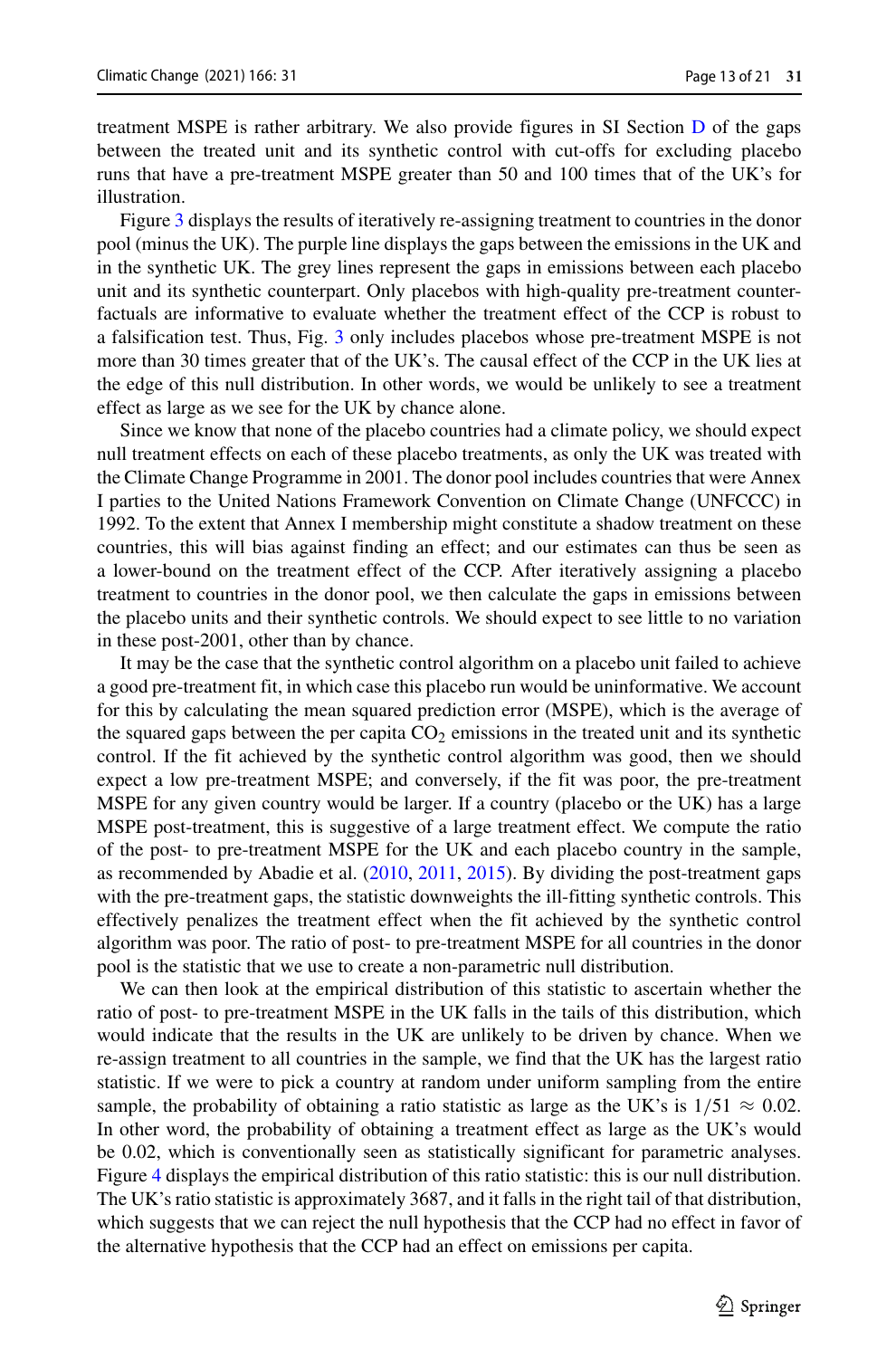<span id="page-13-0"></span>

**Fig. 4** Null distribution for a two-sided test. The density represents the empirical distribution of the ratio statistic (computed as the ratio of post- to pre-treatment mean square prediction error) for all countries in the sample

#### **3.3 Robustness checks**

Finally, we conduct additional checks to verify that are results are robust. These include "leave-one-out" robustness checks where we iteratively drop a single country from the donor pool to ensure that our results are not an artifact of individual donor countries, placebo "in time" tests where we re-assign treatment to earlier years, and a series of alternative specifications for synthetic control construction.

First, we might ask whether the weights in the synthetic UK are driven by certain countries in particular. To test this, we conduct a "leave-one-out" robustness check where we iteratively drop a single country at a time from the donor pool used to construct the synthetic UK. This allows us to check that the emissions trajectory of the synthetic UK is not driven by a single country, and that achieving balance between the pre-CCP emissions trajectories of the UK and its synthetic control does not depend on the inclusion of a single country. As shown by Fig. [5,](#page-14-0) our results remain robust to the omission of single countries from the donor pool.

Second, we run placebo "in time" tests, where we re-assign treatment to previous years. Since we know that treatment occurred in 2001, and not earlier, we should not expect to find a large divergence between the UK and its synthetic control in those placebo years, other than by chance. Figure [6](#page-14-1) displays the results of this test for the year immediately preceding the passage of the CCP. The emissions trajectory of the synthetic control for the placebo year 2000 do not start diverging from those of the UK until after 2001 and not earlier, which further reinforces the impression that there indeed was a structural break in emissions after the treatment. Additional placebo tests for other years prior to treatment can be found in SI Section E.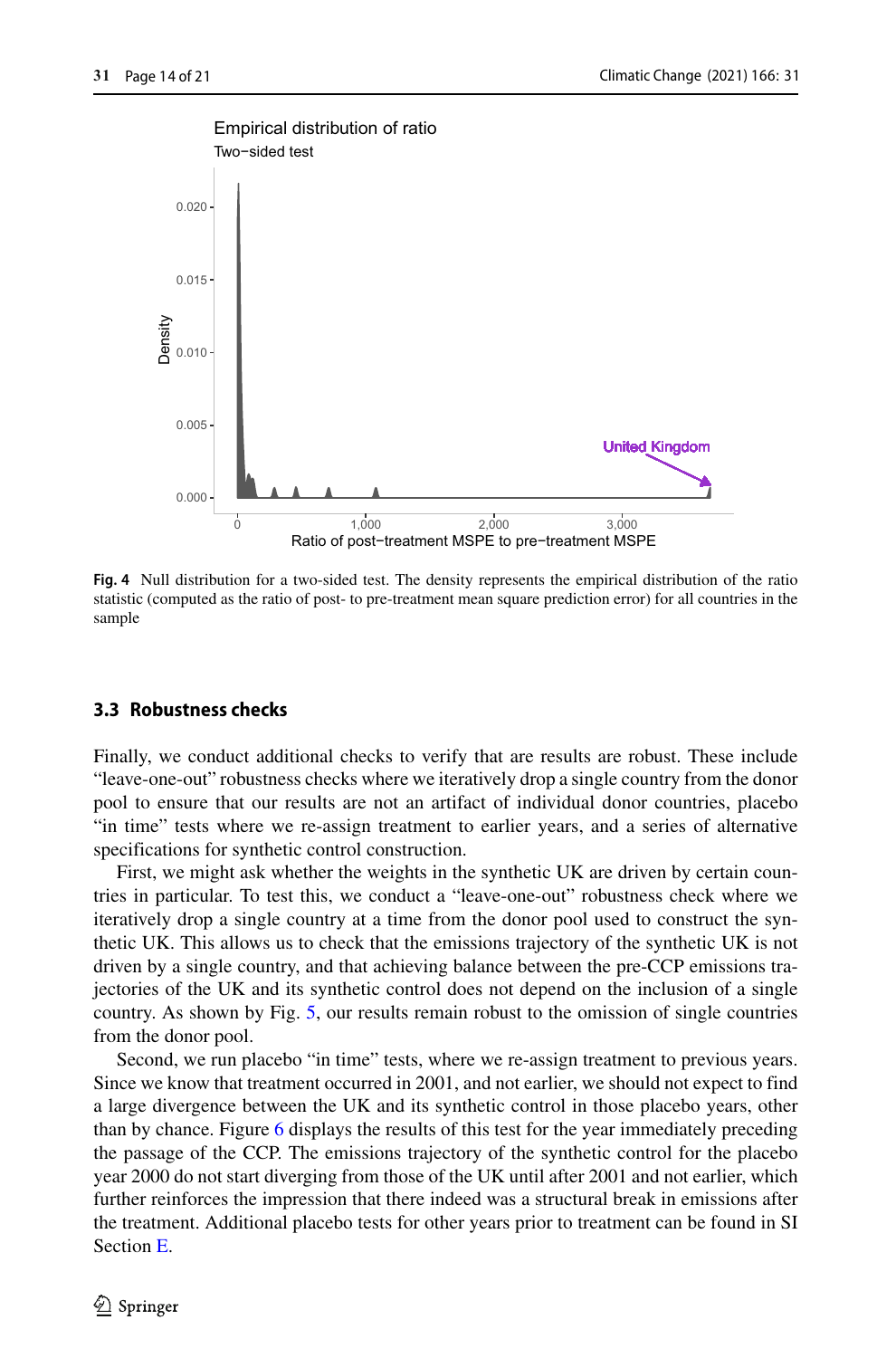<span id="page-14-0"></span>

**Fig. 5** Gaps in per capita emissions between the UK and the synthetic UK. The thick purple line represents the gaps when the synthetic UK is constructed using all countries in the donor pool (51 countries). Each thin purple line represents the gaps when one country is dropped from the donor pool

<span id="page-14-1"></span>

**Fig. 6** Observed and synthetic counterfactual emissions for a placebo run where treatment occurs in 2000. The synthetic control's emissions trajectory for the placebo year 2000 is in the dashed orange line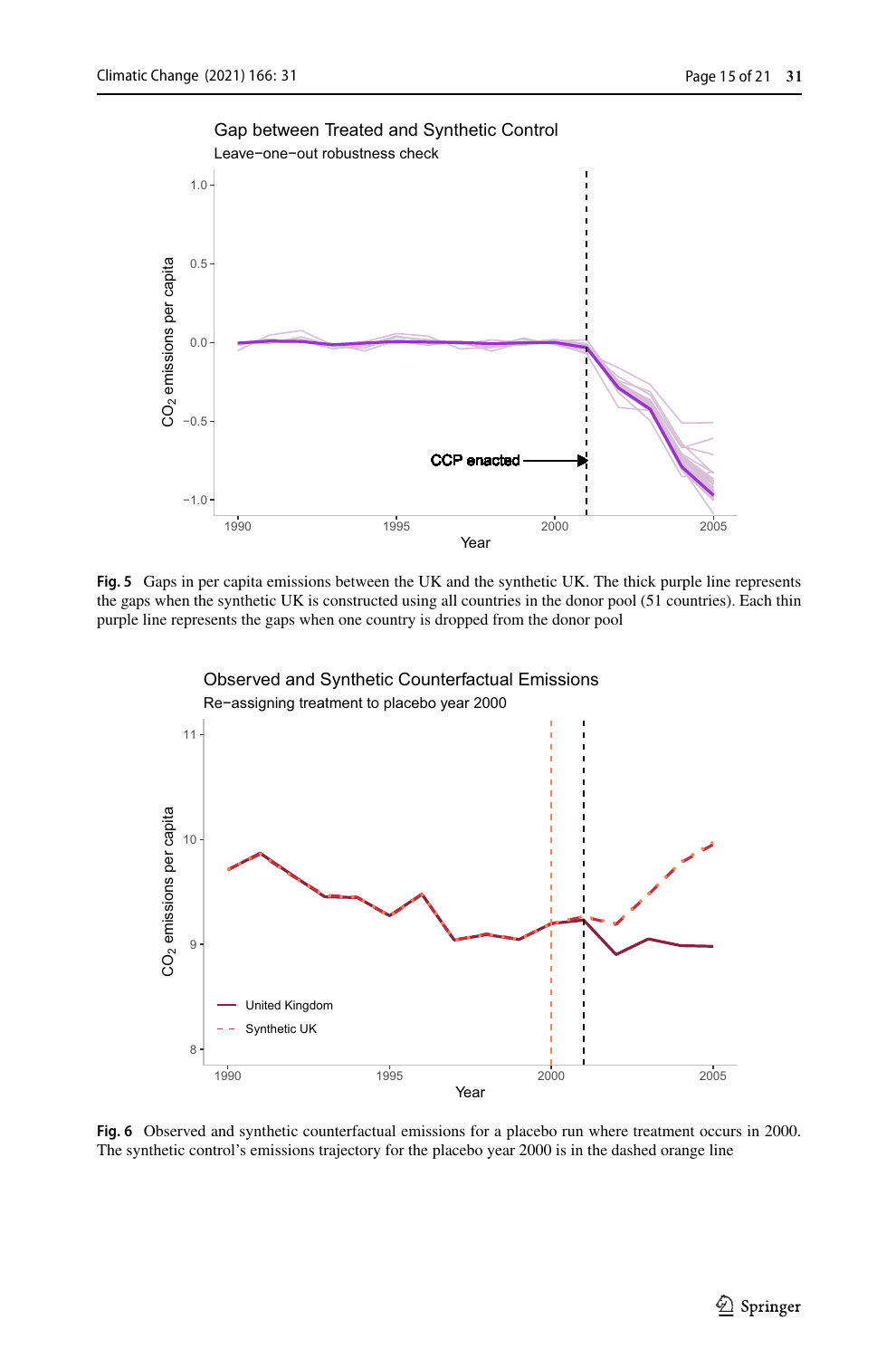Third, we run the synthetic control procedure on a variety of alternative specifications and samples. We considered two alternative ways to operationalize the outcome variable:  $CO<sub>2</sub>$  emissions rescaled to a 1990 baseline, and  $CO<sub>2</sub>$  emissions rescaled to a 2000 baseline. Both dependent variables are rescaled to ensure that they are within the common support of the data. The first outcome variable is rescaled to the baseline used in the formulation of the Kyoto targets, and can help us visualize at a glance the extent to which the UK met its targets. The second dependent variable can then help us understand the immediate impact of the CCP at  $t + 1$ .

We also consider three samples for the donor pool: (A) countries that were either OECD, high-, or upper middle–income countries in 2001; (B) countries that were either OECD or high income countries in 2001; and (C) countries that were OECD members in 2001. In all of these samples we exclude Northern European countries that we consider to have been treated by 2001.

We report the results run on donor pool (A) as our preferred model, but the results run on donor pools (B) and (C) are also statistically significant. However, the smaller donor pool sample means that achieving a good pre-treatment fit between the UK and its synthetic counterpart is dependent on the inclusion of a single country, Luxembourg. This is not a problem when we use the larger donor pool (A): if we drop Luxembourg, the treatment effect is comparable (-8.5%) and is statistically significant ( $p = 0.02$ ).

Finally, we also run the synthetic control method on the main donor pool sample (A) using a specification that includes covariates (specification 2), and one that increases the pre-treatment optimization period to 1980 (specification 3). The treatment effect of the CCP is substantively large and statistically significant in both of those cases too.

Table [1](#page-16-0) summarizes all the specifications that have been run as a robustness check on our results. The detailed results for our alternative specifications can be found in the online SI Section G. As our main finding, we choose to report a specification where the outcome variable is  $CO<sub>2</sub>$  emissions per capita, rather than emissions rescaled to a baseline, since per capita emissions are a meaningful and readily interpretable measure of climate abatement. Within the specifications that have per capita  $CO<sub>2</sub>$  emissions as their outcome variable (specifications 1–5), we choose the specification that achieves the best pre-treatment fit (i.e., the lowest pre-treatment MSPE), which occurs when the donor pool comprises countries that were either OECD, high-, or upper middle–income countries in 2001.

Best practice in SCM analysis is to report several specifications as a robustness check (Ferman et al. [2018,](#page-19-28) [2020\)](#page-19-24). Ferman et al. [\(2020\)](#page-19-24) discuss how to approach generating a valid hypothesis test that encompasses all the different specifications. On the one hand, a decision rule that rejects the null hypothesis of no effect only if all the specifications individually reject the null would be unduly conservative, though it should be noted that our results would pass that test (at a 10% significance level). On the other hand, a decision rule that rejects the null if at least one specification has rejected the null would inflate the rate of false positives. They thus suggest to generate a new test statistic, inspired by work by Imbens and Rubin [\(2015\)](#page-19-25): for each unit *j* and across all specifications *s*, compute the ratio of post- to pre-treatment MSPE, and compute p-values using the same statistical inference procedure as before.

We compute such a test statistic across specifications that share the same donor pool. For all 3 donor pools, these omnibus p-values are highly statistical significant—pool (A):  $p = 0.0385$ ; pool (B):  $p = 0.0303$ ; pool (C):  $p = 0.0435$ . This indicates that our findings are not the result of a single spurious specification; we can thus reasonably conclude that the CCP had a significant and negative effect on British per capita  $CO<sub>2</sub>$  emissions.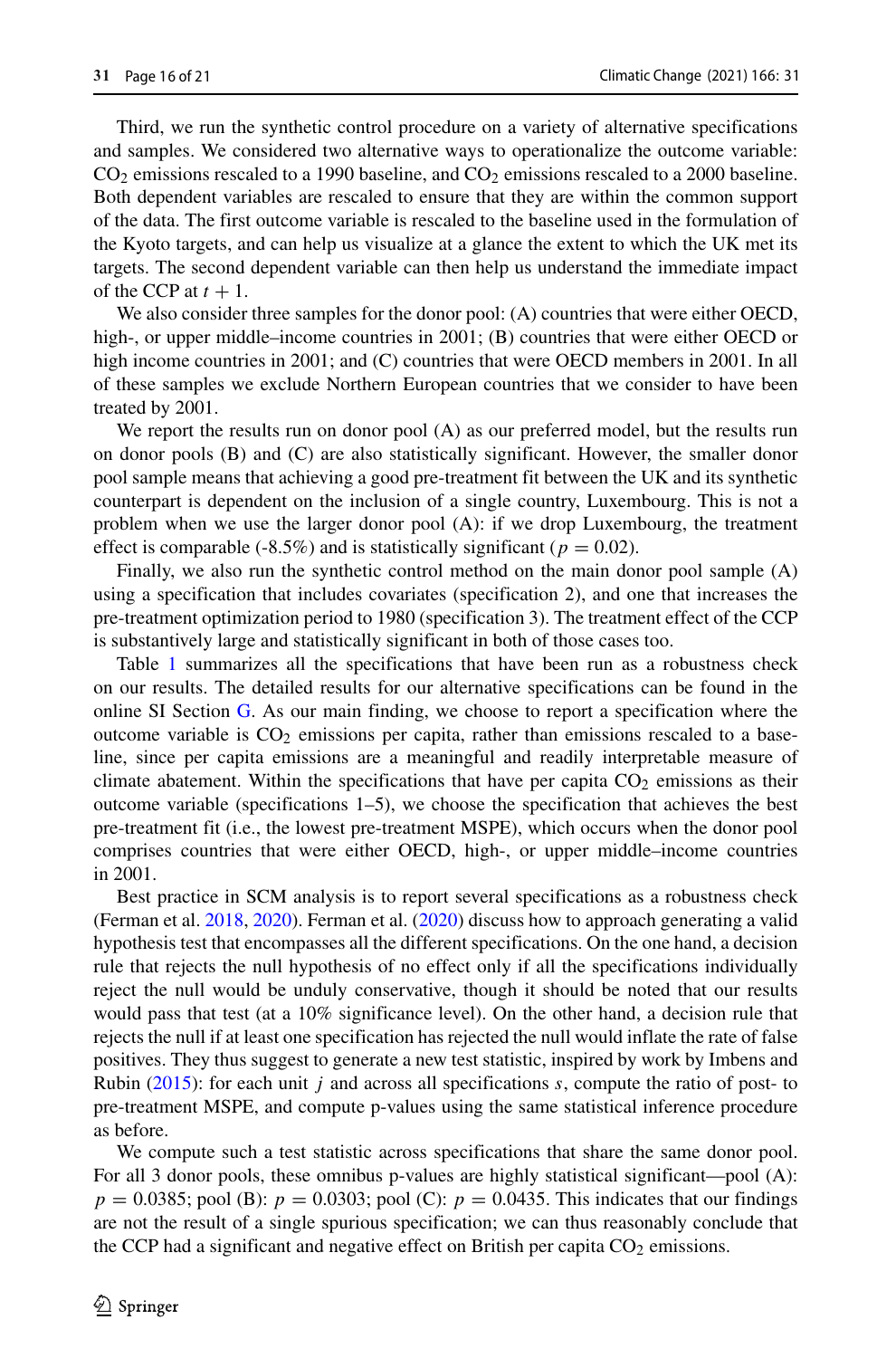<span id="page-16-0"></span>

|  |  |  | <b>Table 1</b> Summary of alternative specifications |
|--|--|--|------------------------------------------------------|
|--|--|--|------------------------------------------------------|

| Spec         | Outcome variable | Donor pool                                             | Covariates     | Optimization | Pre-treatment MSPE    | p-value |
|--------------|------------------|--------------------------------------------------------|----------------|--------------|-----------------------|---------|
| $\mathbf{1}$ | $CO2$ per capita | (A) OECD, high<br>& upper middle<br>income<br>$n = 51$ | N <sub>0</sub> | 1990-2001    | $1.24 \times 10^{-4}$ | 0.020   |
| 2            | $CO2$ per capita | (A) OECD, high<br>& upper middle<br>income<br>$n = 37$ | Yes            | 1990-2001    | $2.07 \times 10^{-3}$ | 0.053   |
| 3            | $CO2$ per capita | (A) OECD, high<br>& upper middle<br>income<br>$n = 51$ | No             | 1980-2001    | $7.86 \times 10^{-3}$ | 0.058   |
| 4            | $CO2$ per capita | $(B)$ OECD<br>& high income<br>$n = 32$                | N <sub>0</sub> | 1990-2001    | $5.24 \times 10^{-4}$ | 0.030   |
| 5            | $CO2$ per capita | $(C)$ OECD<br>$n = 22$                                 | No             | 1990-2001    | $2.13 \times 10^{-3}$ | 0.043   |
| 6            | 1990 baseline    | (A) OECD, high<br>& upper middle<br>income<br>$n = 51$ | N <sub>0</sub> | 1990-2001    | $6.42 \times 10^{-6}$ | 0.038   |
| 7            | 1990 baseline    | $(B)$ OECD<br>& high income<br>$n = 32$                | N <sub>o</sub> | 1990-2001    | $1.07 \times 10^{-5}$ | 0.030   |
| 8            | 1990 baseline    | $(C)$ OECD<br>$n = 22$                                 | No             | 1990-2001    | $3.12 \times 10^{-5}$ | 0.043   |
| 9            | 2000 baseline    | (A) OECD, high<br>& upper middle<br>income<br>$n=51$   | No             | 1990-2001    | $8.69\times10^{-6}$   | 0.038   |
| 10           | 2000 baseline    | $(B)$ OECD<br>& high income<br>$n = 32$                | N <sub>o</sub> | 1990-2001    | $1.42 \times 10^{-5}$ | 0.030   |
| 11           | 2000 baseline    | $(C)$ OECD<br>$n=22$                                   | N <sub>0</sub> | 1990-2001    | $3.75 \times 10^{-5}$ | 0.043   |

Specification 1 is reported as the main finding. Details on alternative specifications including robustness checks are reported in the SI Section G. The p-values reported here are two-sided

## **4 Discussion**

Collectively, national climate policies remain insufficient to mitigate the catastrophic risks of climate change (Peters et al. [2015\)](#page-19-30). However, we show that a unilateral climate policy in the UK meaningfully reduced carbon pollution, even in the absence of a legally binding global climate treaty. Conventional accounts of global climate policy-making emphasize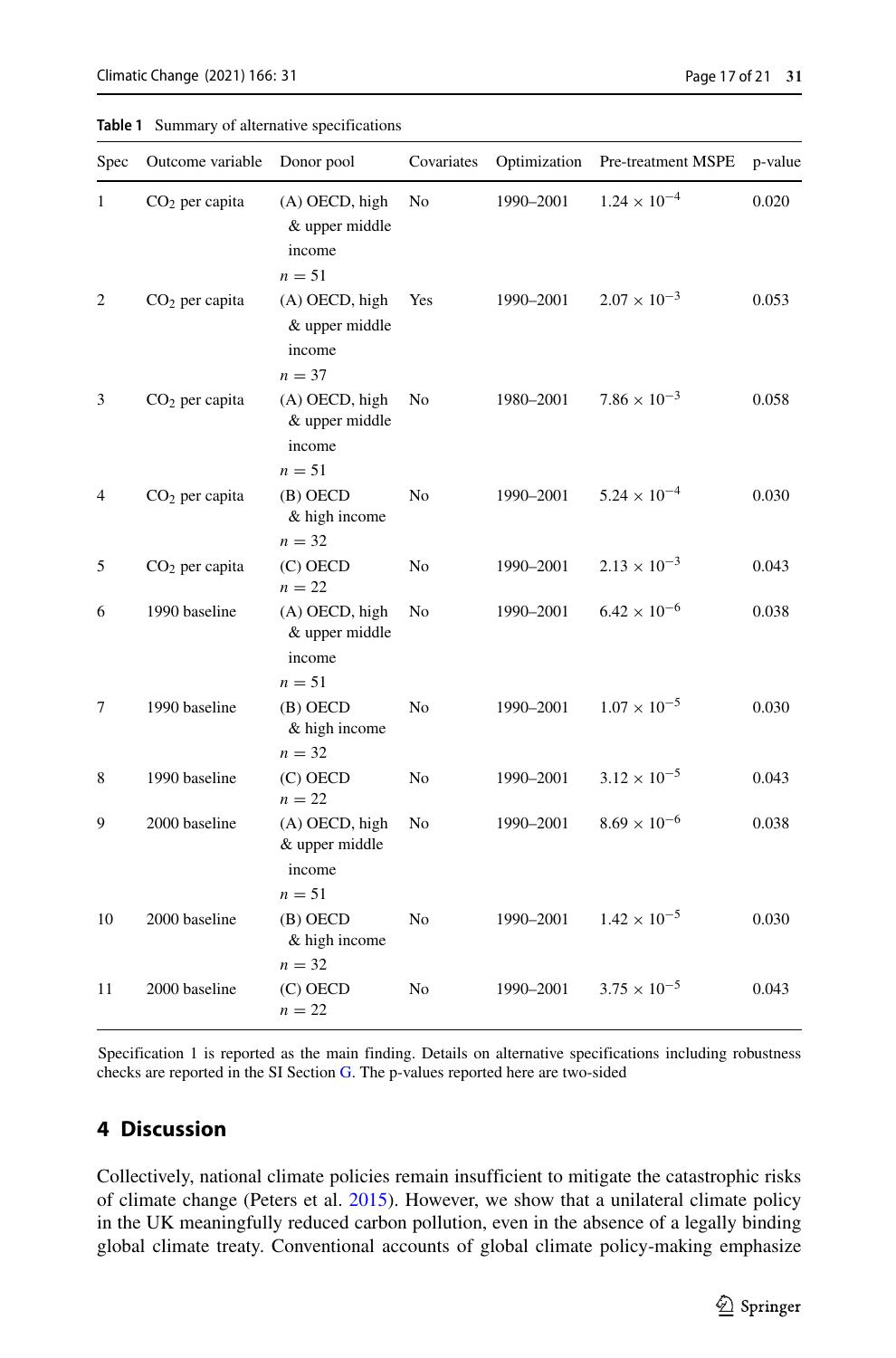countries' weak incentives to act on climate change alone. Yet, we show that the UK reduced its per capita carbon pollution by 9.8% in the face of free-riding disincentives to act.

The CCP included a mix of several policy instruments: a type of carbon tax (the Climate Change Levy collected from industry and the public sector), negotiated industry agreements (the so-called Climate Change Agreements), and a domestic emissions trading scheme (ETS). These policies individually had several shortcomings which cast doubt on the CCP's ability to achieve substantial emissions reductions. In particular, empirical evidence suggests that the Climate Change Agreement (CCA) targets negotiated with industry were too lax at the outset (Ekins and Etheridge [2006\)](#page-19-18), which would have resulted in "hot air" on the emissions trading scheme (ETS) market. The CCL was not a pure carbon tax and carbon-free nuclear energy was not exempt from it. The Climate Change Agreements were negotiated with industrial polluters and made substantial concessions to producers. Sectors who overcomplied on their CCA targets could sell those surplus emissions as allowances on the UK's domestic ETS, and conversely sectors could meet their CCA targets by purchasing permits on the market. These provisions introduced additional flexibility for business managers who could decide on the least-cost way to meet their CCA targets.

While the CCA targets themselves were lax, the CCA sectors outperformed their 2002 targets. Ekins and Etheridge [\(2006\)](#page-19-18) argue that this was due to an "awareness effect": there were many cost-effective opportunities to improve energy efficiency that had previously not been recognized by industrial business managers. The excise rates of the CCL were high enough to be considered a credible threat and succeeded in bringing industrial actors to the table to negotiate the voluntary CCA targets, and it was this process which allowed the private sector to realize that there were low-hanging fruit energy efficiency gains to be made (Ekins and Etheridge [2006\)](#page-19-18). Many of those energy improvements were made on financial grounds alone, and the fact that the targets were not stringent was counterbalanced by the process of learning from industrial managers about how energy efficiency could improve their bottom line. These findings provide suggestive evidence that a combination of imperfect policy instruments can result in meaningful emissions mitigation.

SI Section H provides an additional narrative of the mobilization against the CCP by both labor and industry groups which succeeded in watering down the stringency of the policy and resulted in important concessions to polluters. Still, despite regulatory capture by industry, and even if it was voluntary and unilateral, the CCP was nevertheless able to abate 148 Mt of  $CO<sub>2</sub>$  over 4 years, or around 37 Mt of  $CO<sub>2</sub>$  per annum. The IPCC estimates that mitigation pathways that keep warming within 1.5  $\degree$ C would cap emissions in 2030 to  $25-30$  Gt CO<sub>2</sub>e per year (Rogelj et al. [2018\)](#page-20-6). Our results suggest that the UK was able to mitigate emissions on the order of magnitude of 0.5% of the *global* annual carbon budget remaining in 2030.

Finally, even though evaluating the overall impact of a given climate policy on nationallevel carbon emissions is crucial for the development of climate budgets, existing efforts are stifled by the reliance on unrealistic BAU scenarios. BAU scenarios used for causal impact evaluations need to be developed with the explicit aim of being counterfactual. CGE and IAM models are useful for ex ante simulations of the general equilibrium effects of an exogenous policy on the economy and on the environment. However, the BAU scenarios that are used by these models as comparisons are not necessarily appropriate for an *ex post* policy impact evaluation. This is because the correct counterfactual to estimate the impact of a climate policy is a scenario where the policy had *not* been passed, and not a baseline of no action or other stylized vignette. However, it is difficult to enumerate all the possible drivers of that counterfactual emissions trajectory, and furthermore to specify how they interact with each other. We demonstrate the advantage of using a non-parametric approach which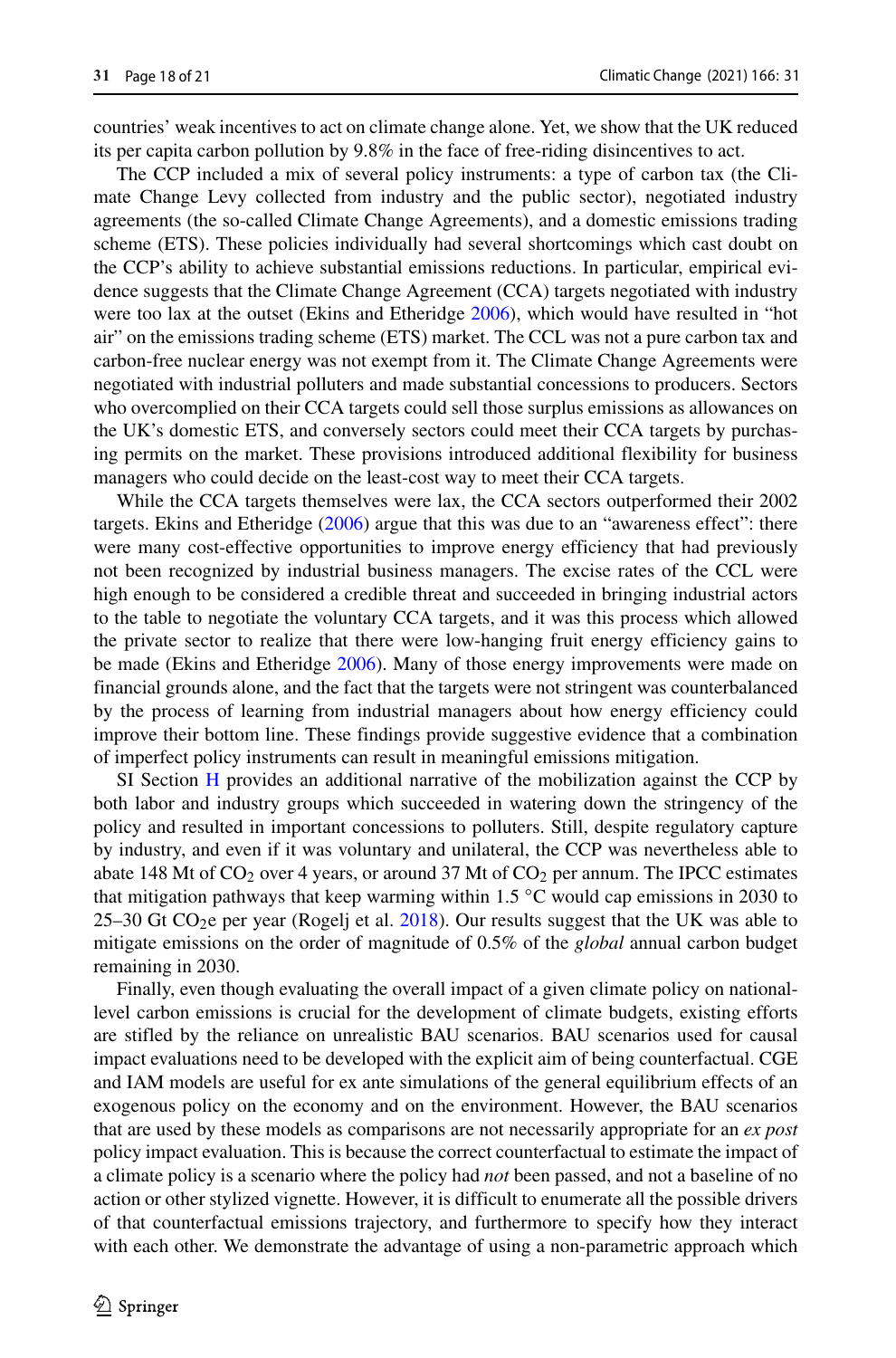obviates the need to specify a functional form for all of the (observed and unobserved) drivers of emissions. The synthetic control estimator captures the specific combination of underlying dynamic and static structural drivers of British emissions in the control units and reweights them accordingly to create a credible synthetic control.

Alongside parallel work by Bayer and Aklin [\(2020\)](#page-19-2), our findings show the promise of synthetic control methods as a tool for *ex post* climate policy impact analysis that can provide net national estimates of  $CO<sub>2</sub>$  abatement without relying on simplistic forward projections of emissions. More accurate climate policy evaluations can in turn inform the analysis of national and global carbon budgets, which form the basis of actionable goals for climate stabilization.

**Supplementary Information** The online version contains supplementary material available at [https://doi.org/10.1007/s10584-021-03111-2.](https://doi.org/10.1007/s10584-021-03111-2)

Acknowledgements We thank Alex Franks, Chad Hazlett, Paasha Mahdavi, Kyle Meng, Vítor Possebom, Matthew Potoski, Sam Rowan, and Vincent Thivierge, in addition to participants of the Environmental Politics Workshop at UC Santa Barbara, of the 2019 Duck Family Workshop on Environmental Politics and Governance at University of Washington, and of the 5th Annual Conference on Environmental Politics and Governance for helpful comments on earlier drafts of this manuscript.

**Author contribution** AL and MM conceptualized the study. AL collected the data, designed the data analysis, analyzed the data, and generated the results. AL and MM wrote the paper.

**Availability of data and material** The datasets generated and analyzed during the current study are available in the Zenodo repository, [http://doi.org/10.5281/zenodo.4566804.](http://doi.org/10.5281/zenodo.4566804)

**Code availability** The code files to replicate the results of the study are available in the GitHub repository, [https://github.com/walice/synth.](https://github.com/walice/synth)

#### **Declarations**

**Competing interests** The authors declare no competing interests.

**Open Access** This article is licensed under a Creative Commons Attribution 4.0 International License, which permits use, sharing, adaptation, distribution and reproduction in any medium or format, as long as you give appropriate credit to the original author(s) and the source, provide a link to the Creative Commons licence, and indicate if changes were made. The images or other third party material in this article are included in the article's Creative Commons licence, unless indicated otherwise in a credit line to the material. If material is not included in the article's Creative Commons licence and your intended use is not permitted by statutory regulation or exceeds the permitted use, you will need to obtain permission directly from the copyright holder. To view a copy of this licence, visit [http://creativecommons.org/licenses/by/4.0/.](http://creativecommons.org/licenses/by/4.0/)

## **References**

- <span id="page-18-0"></span>Abadie A, Gardeazabal J (2003) The economic costs of conflict: a case study of the Basque Country the economic costs of conflict. Am Econ Rev 93(1):113–132
- <span id="page-18-1"></span>Abadie A, Diamond A, Hainmueller J (2010) Synthetic control methods for comparative case studies: estimating the effect of California's tobacco control program. J Am Stat Assoc 105(490):493–505
- <span id="page-18-2"></span>Abadie A, Diamond A, Hainmueller J (2011) Synth: an R package for synthetic control methods in comparative case studies. J Stat Softw 1(13):1–17
- <span id="page-18-3"></span>Abadie A, Diamond A, Hainmueller J (2015) Comparative politics and the synthetic control method. Am J Polit Sci 59(2):495–510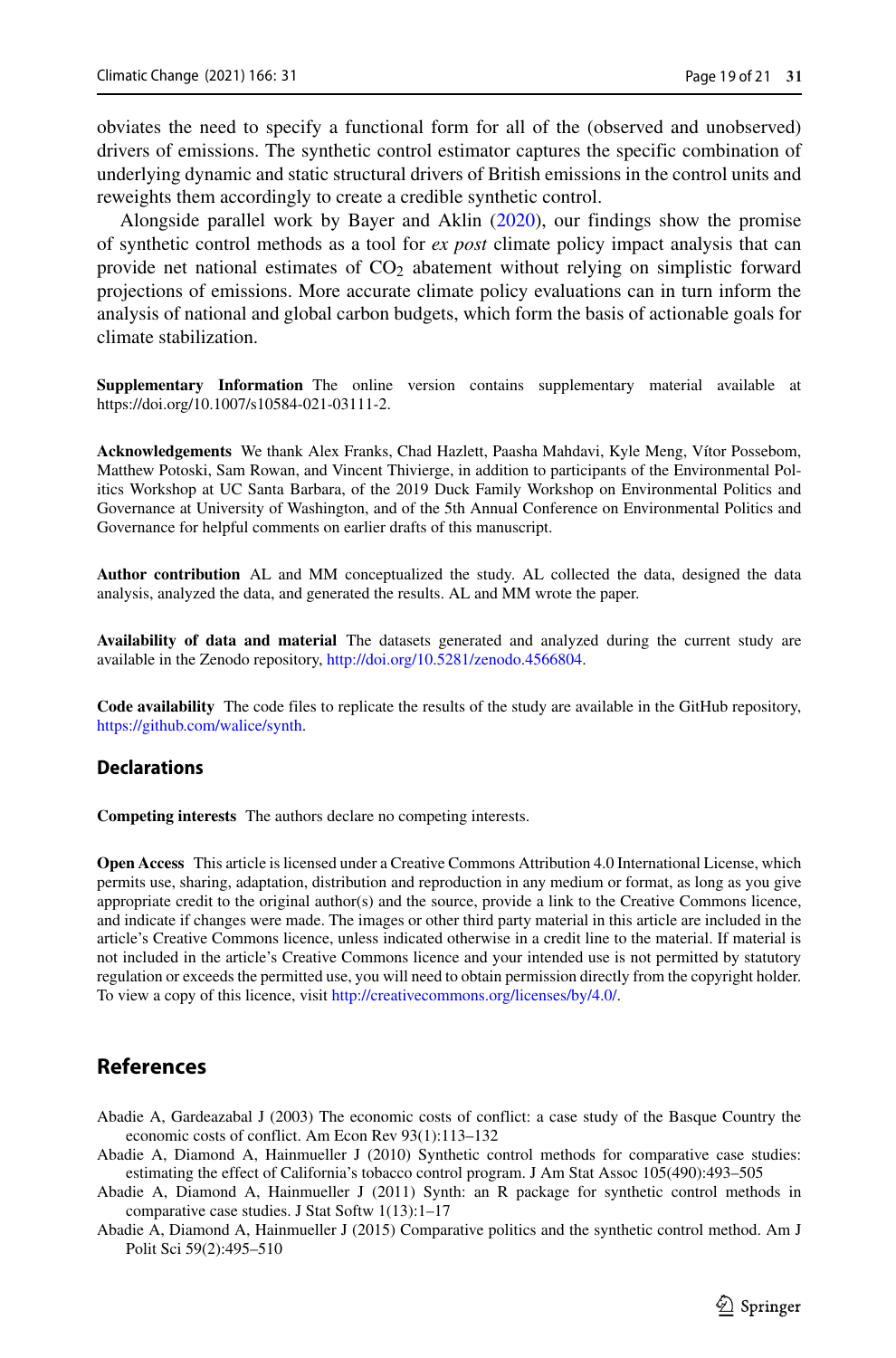- <span id="page-19-14"></span>AEA Technology FES (2003) Climate change agreements: results of the first target period assessment (version 1.2, revised July 2004). Harwell
- <span id="page-19-10"></span>Agnolucci P (2009) The effect of the German and British environmental taxation reforms: a simple assessment. Energy Policy 37(8):3043–3051
- <span id="page-19-19"></span>Allen MR, Frame DJ, Huntingford C, Jones CD, Lowe JA, Meinshausen M, Meinshausen N (2009) Warming caused by cumulative carbon emissions towards the trillionth tonne. Nature 458(7242):1163–1166
- <span id="page-19-12"></span>Ang CP, Toper B, Gambhir A (2016) Financial impacts of UK's energy and climate change policies on commercial and industrial businesses. Energy Policy 91:273–286
- <span id="page-19-20"></span>Athey S, Imbens GW (2017) The state of applied econometrics: causality and policy evaluation. J Econ Perspect 31(2):3–32
- <span id="page-19-23"></span>Bailey I, Rupp S (2005) Geography and climate policy: a comparative assessment of new environmental policy instruments in the UK and Germany. Geoforum 36(3):387–401
- <span id="page-19-2"></span>Bayer P, Aklin M (2020) The European Union Emissions Trading System reduced CO2 emissions despite low prices. In: Proceedings of the National Academy of Sciences, pp 1–9
- <span id="page-19-29"></span>Bertrand M, Duflo E, Mullainathan S (2004) How much should we trust differences-in-differences estimates? Q J Econ 119(1):249–275
- <span id="page-19-3"></span>Billmeier A, Nannicini T (2013) Assessing economic liberalization episodes: a synthetic control approach. Rev Econ Stat 95(3):983–1001
- <span id="page-19-17"></span>Böhringer C, Rutherford TF, Wiegard W (2003) Computable general equilibrium analysis: opening a black box, pp 1–39
- <span id="page-19-7"></span>Böhringer C, Hoffman T, Lange A, Löschel A, Moslener U (2005) Assessing emission regulation in Europe: an interactive simulation approach. Energy J 26(4):1–21
- <span id="page-19-9"></span>Bruvoll A, Larsen BM (2004) Greenhouse gas emissions in Norway: do carbon taxes work? Energy Policy 32(4):493–505
- <span id="page-19-8"></span>Burniaux J-M, Nicoletti G, Oliveira-Martins J (1992) GREEN: a global model for quantifying costs of policies to curb CO2 emissions. OECD Econ Stud (19):50–91
- <span id="page-19-4"></span>Costalli S, Moretti L, Pischedda C (2017) The economic costs of civil war: synthetic counterfactual evidence and the effects of ethnic fractionalization. J Peace Res 54(1):80–98
- <span id="page-19-1"></span>Downs GW, Rocke DM, Barsoom PN (2007) Is the good news about compliance good news about cooperation? International Law and International Relations, pp 92–112
- <span id="page-19-18"></span>Ekins P, Etheridge B (2006) The environmental and economic impacts of the UK climate change agreements. Energy Policy 34:2071–2086
- <span id="page-19-28"></span>Ferman B, Pinto C, Possebom V (2018) Cherry picking with synthetic controls. MPRA Paper (85138):1–59
- <span id="page-19-24"></span>Ferman B, Pinto C, Possebom V (2020) Cherry picking with synthetic controls. J Policy Anal Manag 39(2):510–532
- <span id="page-19-22"></span>Hazlett C, Xu Y (2018) Trajectory balancing: a general reweighting approach to causal inference with timeseries cross-sectional data. SSRN 1–38
- <span id="page-19-5"></span>Heersink B, Peterson BD (2016) Measuring the vice-presidential home state advantage with synthetic controls. Am Polit Res 44(4):734–763
- <span id="page-19-26"></span>Hoerner JA, Bosquet B (2001) Environmental tax reform: the European experience. Washington, DC

<span id="page-19-21"></span>Holland PW (1986) Statistics and causal inference. J Am Stat Assoc 81(396):945–960

- <span id="page-19-11"></span>Hu J, Crijns-Graus W, Lam L, Gilbert A (2015) Ex-ante evaluation of EU ETS during 2013–2030: EUinternal abatement. Energy Policy 77:152–163
- <span id="page-19-25"></span>Imbens GW, Rubin DB (2015) Causal inference for statistics, social and biomedical sciences: an introduction. Cambridge University Press, Cambridge
- <span id="page-19-27"></span>Kaul A, Klößner S, Pfeifer G, Schieler M (2018) Synthetic control methods: never use all Pre-intervention outcomes together with covariates. MPRA Paper (83790):1–20
- <span id="page-19-13"></span>Martin R, de Preux LB, Wagner UJ (2011) The impacts of climate change levy on business: evidence from microdata. NBER Working Paper (17446):1–62
- <span id="page-19-15"></span>Nordhaus W (2013) Integrated economic and climate modeling. In: Dixon PB, Jorgenson DW (eds) Handbook of computable general equilibrium modeling, chap 16. Elsevier, pp 1069–1131
- <span id="page-19-0"></span>Peters GP, Marland G, Le Quéré C, Boden T, Canadell JG, Raupach MR (2012) Rapid growth in CO2 emissions after the 2008–2009 global financial crisis. Nat Clim Change 2(1):2–4
- <span id="page-19-30"></span>Peters GP, Andrew RM, Solomon S, Friedlingstein P (2015) Measuring a fair and ambitious climate agreement using cumulative emissions. Environ Res Lett 10(105004):1–9
- <span id="page-19-16"></span>Pindyck RS (2017) The use and misuse of models for climate policy. Rev Environ Econ Policy 11(1):100– 114
- <span id="page-19-6"></span>Robbins MW, Saunders J, Kilmer B (2017) A framework for synthetic control methods with highdimensional, micro-level data: evaluating a neighborhood-specific crime intervention. J Am Stat Assoc 112(517):109–126